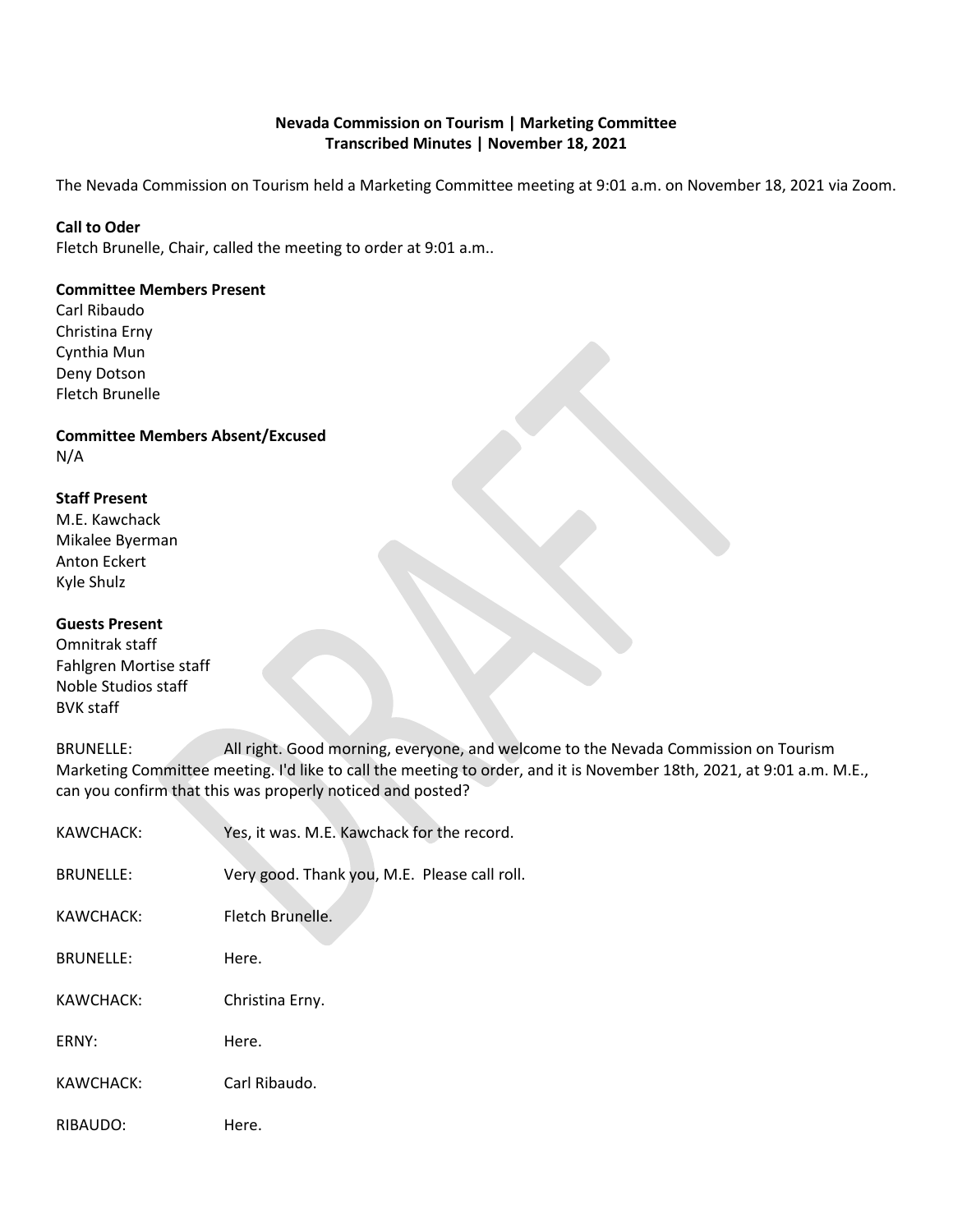| KAWCHACK: | Deny Dotson.                          |
|-----------|---------------------------------------|
| DOTSON:   | Here.                                 |
| KAWCHACK: | And Cynthia Mun.                      |
| MUN:      | Present.                              |
| KAWCHACK: | We are all here and we have a quorum. |

BRUNELLE: All right. So can we move to opening comments, M.E.? As a reminder, these comments are of the committee and then we'll get into the public comment section, so M.E.?

KAWCHACK: Okay. Thank you, everybody. Thanks for being here today. I know it's been a little bit since we last met because we had a lot of back-to-back meetings toward the end of last fiscal year. Today, we're going to take a look at last year's Integrated Marketing Effectiveness Study and the opportunities and the learnings that we have, as well as from the first quarter of our current campaign. We have been able to move to the second-tier budget, which is great news. We are expecting to have projections next week, so today, we would like to further consider shifting dollars to serve some new opportunities, so we'll address that today. You'll also meet new staff members and get an update on our ongoing programs of Travel Nevada. There's a lot to get to today, so I will allow the meeting to go ahead and proceed now.

BRUNELLE: Good. Thank you. Let's move on to Item B, public comments. Is anyone on the line for public comment?

KAWCHACK: M.E. Kawchack for the record. It does not look like there is. I don't have any public comment and I did not receive any emails. Thank you.

BRUNELLE: Excellent. So next on the agenda is Item C, approval of minutes. This is for the June 9th, 2021 meeting. Are there any proposals by way of a motion for any matter relating to those minutes? Hearing none, do we have a motion to approve those minutes?

| MUN:                             | Sure. Cynthia Mun for the record. I make a motion to approve the minutes              |
|----------------------------------|---------------------------------------------------------------------------------------|
| <b>BRUNELLE:</b>                 | Any second?                                                                           |
| ERNY:                            | I'll second. Christina Erny.                                                          |
| <b>BRUNELLE:</b>                 | Okay. We have a motion and a second. All in favor, say aye.                           |
| MULTIPLE:                        | Aye.                                                                                  |
| <b>BRUNELLE:</b><br>staff. M.E.? | Any opposed? Motion carries. We can now move on to agenda Item D, introduction of new |

KAWCHACK: Thank you. I am so happy today to be able to introduce you to two new marketing and tourism professionals to the Travel Nevada team. Mikalee Byerman joined us as our Chief Marketing Officer back in August and Anton Eckert joined us as Chief Industry Development Officer. I know that some of you have had a chance to meet both of these members in person, but I'm going to give them a moment to go ahead and introduce themselves and tell you a little bit about their background, so Mikalee.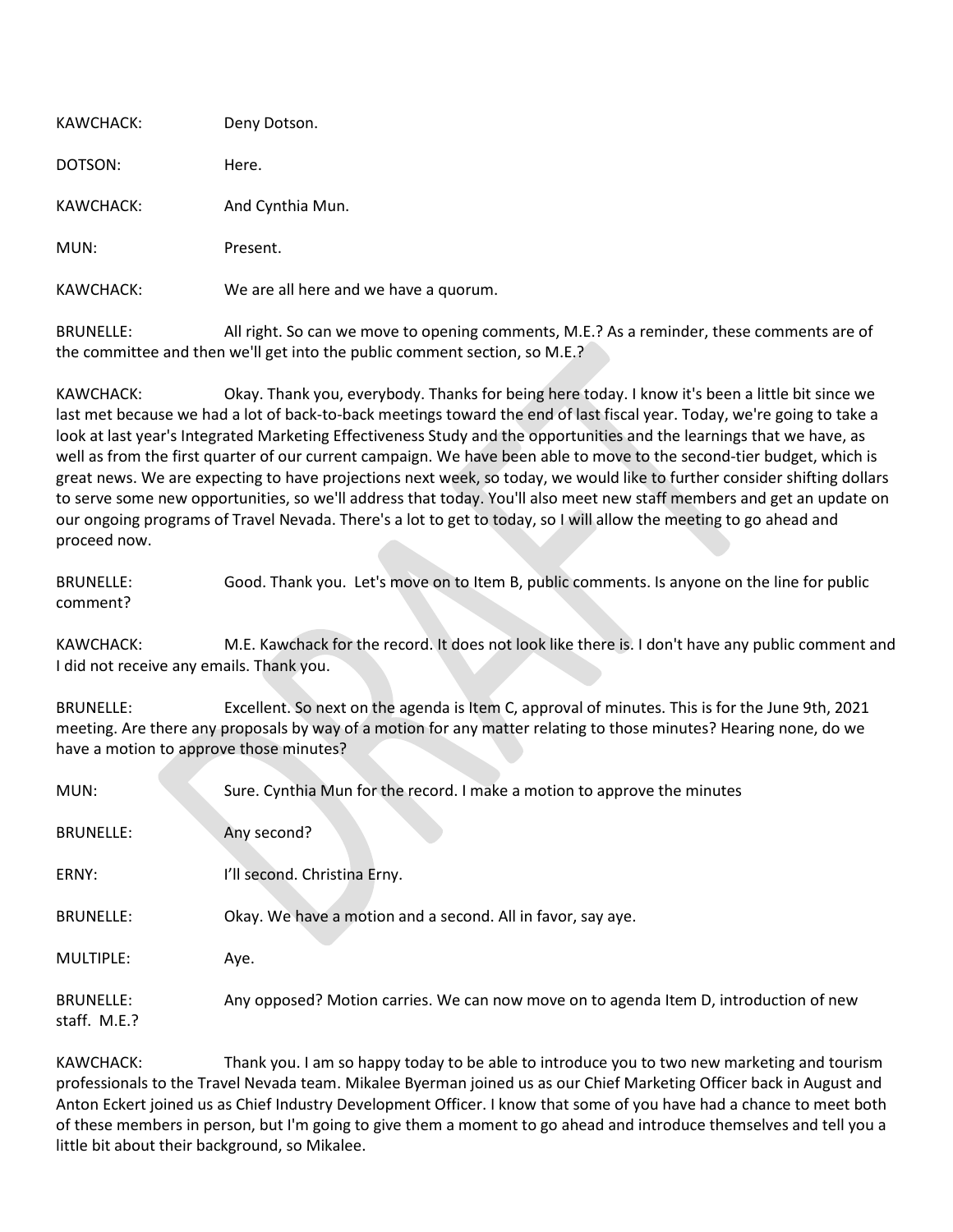BYERMAN: Thank you so much and I'm very grateful to be here. My name, as many of you know, is Mikalee Byerman. I'm the CMO. I've only been here since August, so learning a ton every day and while my background is not in travel and tourism or DMO, I have eight years of experience working as the VP of strategy for a local advertising agency, the Estipona Group, and a background in magazine publishing and travel writing, so I'm looking forward to using all of this and helping to tell the Nevada story and learning from all of you amazing people, so thank you very much for the opportunity.

### KAWCHACK: Thank you so much, Mikalee. Anton?

ECKERT: Hi everyone. Good morning. I'm Anton Eckert and I am the Chief Industry Development Officer, as M.E. mentioned and, first of all, thank you for having me at this meeting because I know typically as someone in my area of the department doesn't typically present, but I have some great news to talk to you about today, so I'm really excited about that. My background is I actually started out in advertising, so I do understand the marketing side of it, but I really transitioned over to the tourism side and really working with the travel trade and developing industry programs for different destinations like Visit California, and San Francisco, so you'll hear a bit more about some of the ideas we have for today later on.

KAWCHACK: Thank you, Anton. M.E. Kawchack for the record. So we can move on to the next item. You'll hear from Anton later in the meeting.

BRUNELLE: Very good. Next on the agenda is Item E, Integrated Marketing Effectiveness Study. Kyle Shulz?

KYLE: Thanks so much. Each year in conjunction with the OmniTrak Group, we field this Integrated Marketing Effectiveness Study. Just as a reminder to people on the call, this study surveys travelers in markets that we're advertising to and measures awareness of our advertising efforts along with other perception metrics of the state. We wanted to take this opportunity this morning to have the OmniTrak Group run through these results at a high level for Fiscal Year 2021, and here to present this is the president and CEO of the OmniTrak Group, Chris Kam. So Chris, if you want to take it away, great.

KAM: Certainly. Thank you, Kyle. Let me just call up a deck of slides. Boom. There we go. Thank you for the opportunity to share some insights with you. Well, let me start by sharing a little bit. I'm Chris Kam, president and, and actually COO of the OmniTrak Group, Inc. Also on this call, we have Michelle Drenker who is our senior research director and, and the actual brains and driving force behind all of our integrated marketing studies, including this one. She lives, she breathes, she thinks integrated marketing, and I'm sure she dreams about it as well. Also on our team, we have Lydia Poole who's not here. She does our syndicated research and she is another one who lives, breathes, and speaks data, and we're all happy to be here and happy to engage with you folks on our research. I actually moved the key takeaway slides in the end, but I moved the copy up to the front as well because I've got about two hours' worth of slides and which I'm going to run through in 15 minutes and I wanted to make sure we had enough time to talk about this slide, plus I'm a researcher so I can be boring and I want to make sure that you don't fall asleep before I get to the key takeaways. Anyway, the key takeaways on what you're going to hear this morning and things to keep an ear out for are that basically Travel Nevada's integrated marketing efforts work. They positively impact travel considerations. They positively affect travel planning activities and bookings, and they also play a positive role in impacting perceptions of Nevada as a tourism destination and Nevada as a place to live, to work, to play, to study, et cetera. So you have this wonderful campaign that we know works. What are you going to do with it? And what we found is that we've got to pick some markets to target with this campaign and our research shows that not all markets are created equally. In particular, your new and emerging markets stay longer and they spend twice as much as your established markets and your local resident travel market, and when you take the first bullet and the second bullet into consideration, and you look at what's going on in the travel marketplace, basically air travel demand is returning. So now is a great time to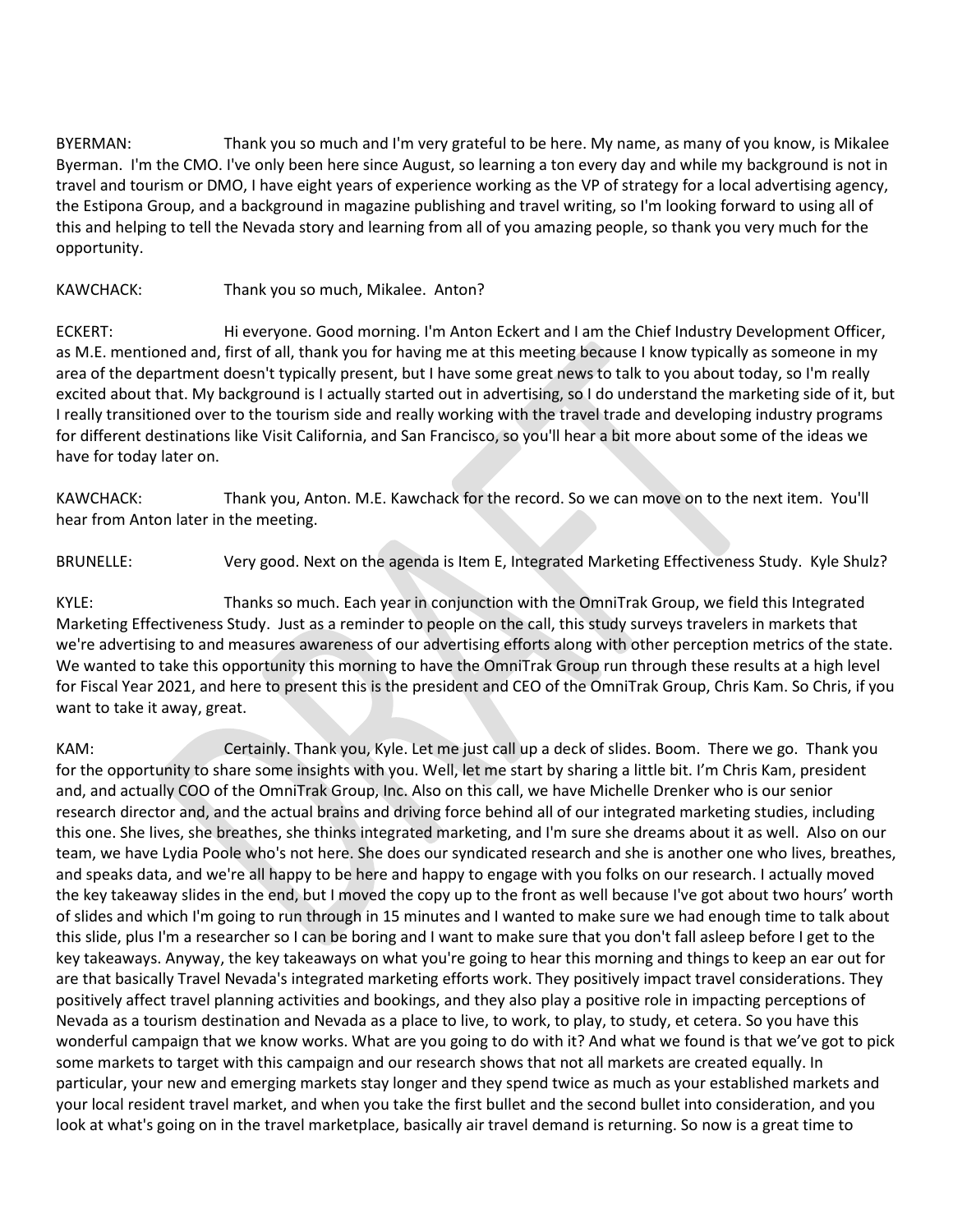consider growing Nevada's presence in long-haul markets, in particular, the new and emerging markets, while maintaining demand from your residents and your established markets.

Moving right along, just a quick word on what's going on in the travel marketplace because Nevada, like any destination, does not, from a marketing standpoint, operate in a vacuum or Cuisinart or anything like that. But what we're seeing in our syndicated data set that when we take a look at US travel for the nation as a whole, leisure travel has rebounded in 2021 sort of, because the volumes basically in the first quarter reached about three-quarters of where it was in 2019. In the second quarter, it was basically pulling near even with 2019 peak levels. Third quarter, the variant came into play, dropped off again to about 75% of peak levels, so the rebound has not been even. The segments within the rebound have not been even either. It's been car travel over air travel, leisure over business, local and regional travel over longhaul travel, but I guess the good news is people were just born to travel. They were not born and their DNA was not made for them to stay at home. They want to get back to traveling. Air travel demand is returning and in particular, avid travelers are leading the way. These avid travelers are people that really, really appreciate the travel experience. They like the sights, the sounds, the everything has to do with travel, unlike perhaps casual travelers who say, I could travel, but, you know, and again, I couldn't. So what we're seeing in terms of air travel, 26% of the people we've surveyed, according to our preliminary numbers this month, are likely to say they are extremely likely to vacation by air in the next 12 months compared to 18% at the same time last year and you see that across the board for each of the regions of the US. What this is important to note is that you'll see the west. People in the west are 10 percentage points higher this year, so what does that mean? That means that a lot of the local and the regional traffic that may have been feeding into Nevada over the last year, these people are going to start going further and farther, but at the same time, you also have the opportunity to once again target long-haul travelers from other areas of the US.

Enough about the market. Let's get into the top-line results of the integrated marketing effectiveness measurements that we do for you. There are four objectives that we look at when we're doing this piece of research. Basically, from an overall point of view, it's to measure the impact of your integrated marketing campaign looking at it in terms of awareness, it's impact on brand perceptions, intent to visit from your key source markets. But we also look at how Nevada ranks among its competitive set and gain insights into your target audience in terms of behaviors, attitudes, motivators towards travel and so forth and last but not least, we look at the bottom line, what is the return on investment of Travel Nevada's marketing programs. This is how we get there. We define the target audience as people aged 21 and over who took an overnight leisure trip in the past 24 months and we look at a long list of cities, but really these city markets that we're looking at really makes sense to break them into four major groups, the resident segment, the established market segment, emerging market segment, and finally, the new market segment. What we find from the measurements is that on an unaided basis, we basically asked travelers which destinations do you recall seeing marketing from? And Nevada places second. That -- and Nevada, I think, is second only to California of unaided recall actually increasing four points over the prior year. Meanwhile, California and Arizona were flat. Utah, Wyoming, and Idaho were up slightly. Colorado and Oregon were down in count, I guess. The rest of the slides now have to do with, we moved from unaided awareness to aided awareness and in terms of aided awareness, this is where we ask, have you seen specific campaign elements of Travel Nevada's marketing campaigns. Aided awareness of the integrated marketing campaign has decreased over the last three years, but it pulled down primarily by a decrease in awareness of paid media and earned media, whereas owned, the website, the social media channels, had a slight increase. While awareness was slightly down, what we did see is that those people that did come that were exposed to the campaign were positively impacted in terms of travel considerations for traveling to Nevada in the next 24 months. Overall, the, the people that were exposed to the campaign were 20 percentage points more than likely to visit Nevada in the twenty-four months than people who did not see the campaign. Residents were 13 percentage points higher, but really the new and the emerging markets were the really keys that we saw, so it positively stimulated all the markets. It's stimulating considerations is great and it's fantastic but at the end of the day, you don't take considerations to the bank, so we take it one more step further when we do the integrated marketing factor measurements. I mean, it's not like people say who said, I'm going to consider Nevada, but actually didn't make the trip. They didn't say, I'm sorry about that, but I'll give you 50 bucks now and I'll come next year, nothing like that, so that's why we actually look at what actions they're taking for those people that say they were exposed and they're aware, what else are they doing? And, you know, the,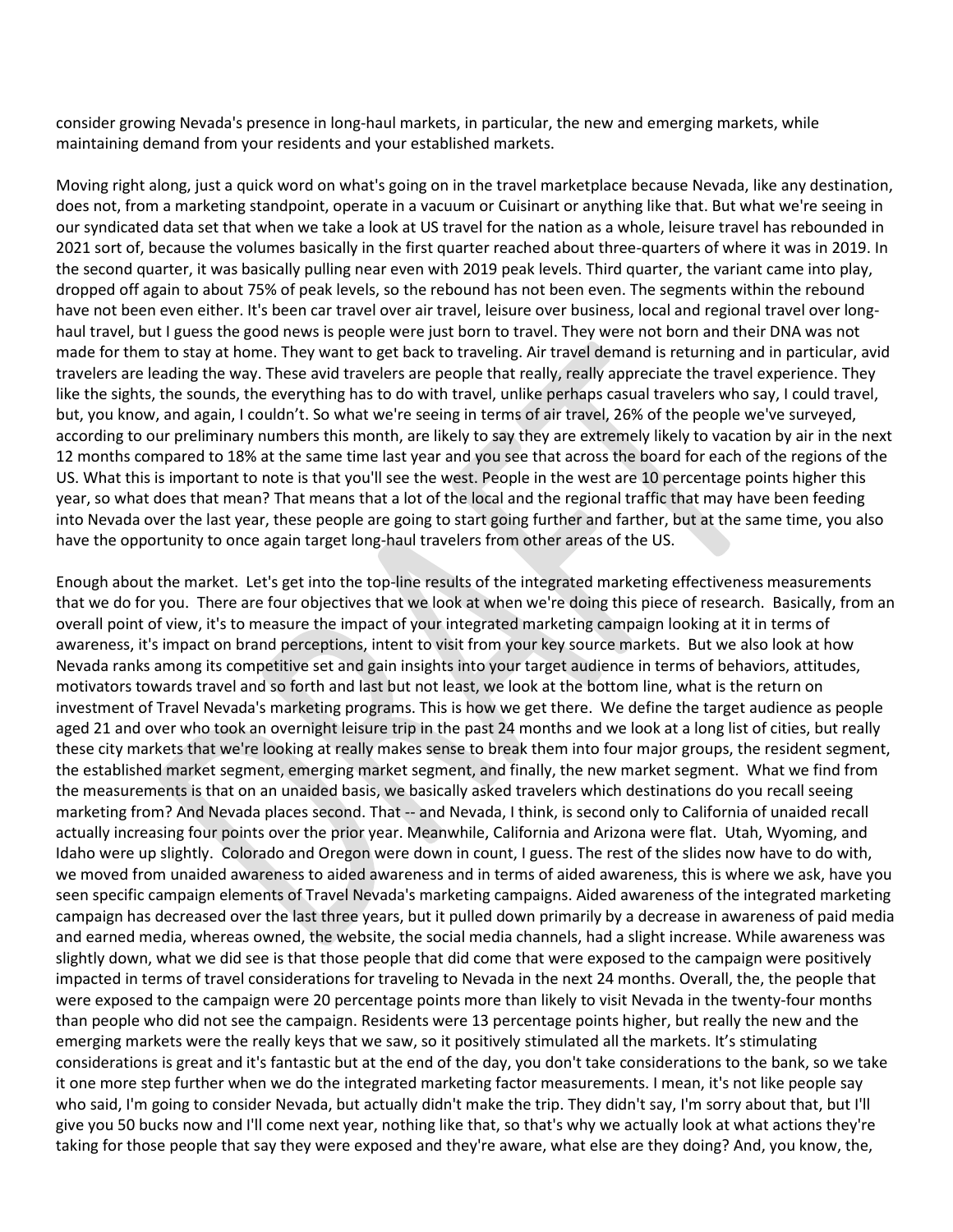the largest things that they do, well, 18% actually book a trip to Nevada, 39% have added additional attractions in Nevada but the largest portion say they sought more information about Nevada. In addition to increasing considerations and increasing follow-up actions to the campaign, the integrated marketing campaign also has a very positive impact on items related to the economic development of the destination. It's really related to what's happened during the pandemic as people are rethinking about their current lives and where they currently live. I think we talked about real estate earlier and happy to report that people who have been exposed to the campaign also think more positively of Nevada as a place to live, a place to work, a place to study, and a place to do business, all which work in Nevada's favor as people reevaluate where they currently live and think about where they want to move to and within our syndicated data set, we actually have seen an increase in the percentage of people saying that they're not just traveling but they're traveling to experience a new city they might possibly want to live in, so then the campaign works and the integrated marketing campaign works.

But something we also noted in the research is it has a different effect in terms of awareness and actions taken by the various segments of the market that you folks look at. Let's look at two in particular, Nevada residents and emerging markets. Nevada residents, with 43% aware of the campaign, they have the greatest amount of awareness but they also have the greatest (at 32%) saying no impact after they were aware of the campaign and exposed to the campaign. They also have the greatest number of people saying that the campaign was nice, but it had no effect on me. Comparing that to emerging markets where you've got 32% aware of the campaign, but only 15% saying it had no effect and they actually sought more information. They booked trips, they lengthened their planned stay, they added attractions. You can see the difference in the impact of the campaign on the different market segments and the impact is important on the different market segments because, let's go almost to the bottom line, travel spending. In-destination spending is highest among those traveling from the new and emerging markets. When you look at the new and emerging there on the left-hand side, you'll see that they're spending almost twice as much as residents and the established markets and that's true across the categories as well. We'll take it one step further. Let's go truly to the bottom line. Once you take into account awareness of the integrated marketing campaign, any impact that campaign has had on travelers and their travel plans for the next 12 months, we can truly get to the bottom line and look at the estimated spending of travelers to Nevada in terms of just total dollars and in terms of estimated tax revenue, so you'll see when you compare the emerging of the new market, they're spending much more than residents but at the same time, can't ignore those established markets. So while we recommend looking considering expanding into the new and emerging markets, we also strongly encourage you to maintain your presence in the established markets. So as you start targeting new markets, this is who you're up against. Basically if you're looking at the emerging and the new markets, in addition to considering travel to Nevada, these same people are also considering travel to California and Colorado. That would be your, your biggest competition in terms of the emerging and the new markets. In the established and the resident markets, basically people are considering Nevada and California. What kind of messaging would you have to engage in and what are your strengths and weaknesses when it comes to messaging? This kind of takes a look at that. Along the vertical axis, we ranked these destination attributes in terms of importance, when travelers are picking a vacation destination, and then along the horizontal axis, we are ranking how they rate each of those categories, and we plot the horizontal and vertical together, puts it into four quadrants. The top quadrant is where your destination attributes that you were strong at appear and so that's where we see that people consider Nevada strongly as being beautiful, scenic, having a variety of things to do, be friendly and welcoming, and having outdoors adventures, easy to explore and sightsee by car. Meanwhile, the top left quadrant is what we call the areas of opportunity. These are areas where they are considered important but Nevada isn't ranked as strong as its strengths, so the areas where the messagings are, it could be improved on with good value for the money, it's restful and relaxing. The local history and culture is always an intriguing one too. The residents that follow and the others are related for more of the safety perceptions of Nevada. How do you move those measures from opportunities to strengths? This is how. From our other measurements of the integrated marketing campaign, we know that those who are exposed and aware of the campaign have higher destination brand perceptions than those who are not exposed. For example, when it comes to safety from a public health perspective, those who are exposed, rated Nevada 31 percentage points higher than those who are not exposed. The campaign also creates more of family-friendly activities for children, destination perception that residents and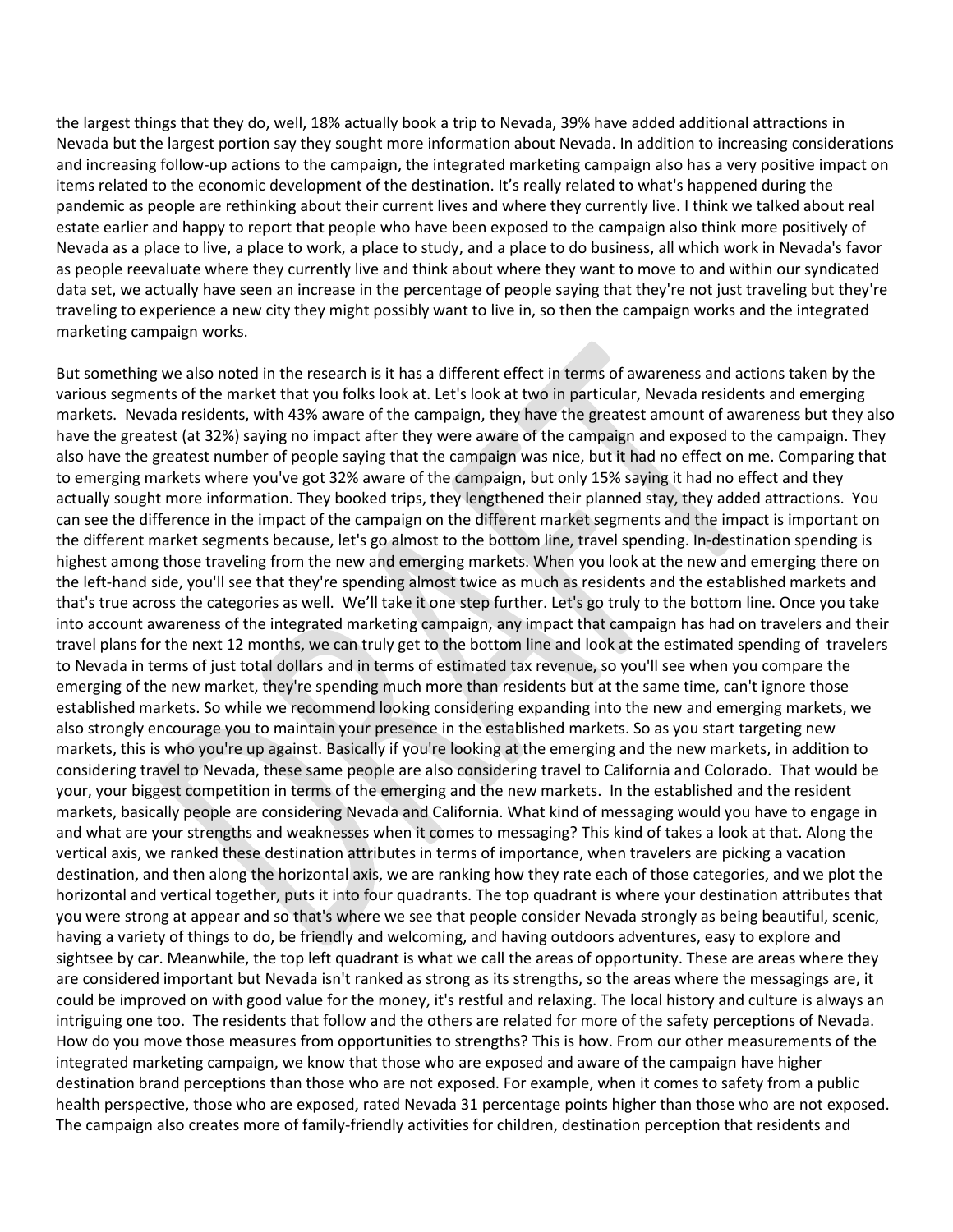visitors that follow health and safety guidelines that it's restful and relaxing and so forth. So basically the integrated campaign has a very positive impact on destination attributes.

Taking a deeper dive into the actual travelers to get a better idea of what they, you know, what motivates them for travel, and into their minds, basically they want to take a break from everyday life. They want to explore and see new things. They're trying to treat themselves. They're going for rest and relaxation. They want to feel alive and energetic and do activities they can only do on vacation. These are the kinds of areas that they're open to visiting, state or national parks, beach destinations, small towns, villages, and so forth all the way down to lake destinations and on the other hand, the ones that are ranked lower are cities and metro areas, themes and amusement parks, casinos, resorts. In terms of the top travel inspiration sources that we're seeing currently, it's friends, relatives. That's nothing new. Destination websites are growing in importance. Travel review websites are also important as well as social media posts and video sites like YouTube. The top types of information that people are open to receiving, including latest travel deals and savings, practical travel information, and travel safety information, which aligns with some of the things we're seeing in our national research. Interest in travel is incredibly strong. The biggest barriers to travel right now is basically there are concerns about the affordability of travel. Safety and personal financial concerns are much less, but the affordability of travel is a big one. So once again, the key takeaways, the integrated marketing campaign works. You've got to figure out where you want to target with your main campaign. Not all markets are created equal. Your new and emerging markets, they're spending twice as much as your Nevada residents and visitors from established markets, and with air travel returning, now is a great time to consider increasing Nevada's presence in the longer-haul new and emerging markets while maintaining demand from residents and established markets. That is it. If you have any questions?

RIBAUDO: Yeah, I just -- Fletch, you ready for questions?

BRUNELLE: Yes. We are. Thank you, Carl.

RIBAUDO: Yeah. Real quickly, I really appreciated the report. I read it all. Lots of data and I appreciate it. I'm sure there's usability to it. For the purposes of our discussion, I'm very interested in the information in the big deck that focuses on our comp set and particularly slides 76, 81, and, and 86, but the point of it is, I think there's a deeper and richer analysis that we in the staff have to do to really reshape our strategy a little bit. I think there's some opportunity here and I've talked to M.E. about this. If we really look at just taking California out of the analysis, just put it aside for a minute, there really -- it's just a different ballgame.

What really becomes clear to me is we have a chance and an opportunity to be the number two of western destinations and states. We can compete against every one of these western states and begin to own this number two position, but we've got to retweak our strategy a little bit or see the playing field differently and California, in my view, is a distraction for Travel Nevada's focus and it really needs to look at the rest of the other players out there and I think that's a strategic goal that we probably should have some discussion on and make sure everyone's in agreement. But I really think the number two position in the west is open for us to take, in my view, and I think the data supports it and I think a deeper analysis of this data, especially the slide 76 to 86 in the big deck, I think would help us all see that, so I just bring that point forward for us to consider because I I really finally see the opportunity very clearly now that I hadn't seen before and this data helped bring it out to me.

MUN: So –

BRUNELLE: Yes, Cynthia?

MUN: Cynthia Mun for the record. In this current presentation that we just saw, a lot of it wasn't surprising, in terms of, okay, there's pent-up demand. Everybody's been cooped up for a while.They're going to start to travel, but it showed that what we've been doing in terms of marketing, in terms of online work, our presence, even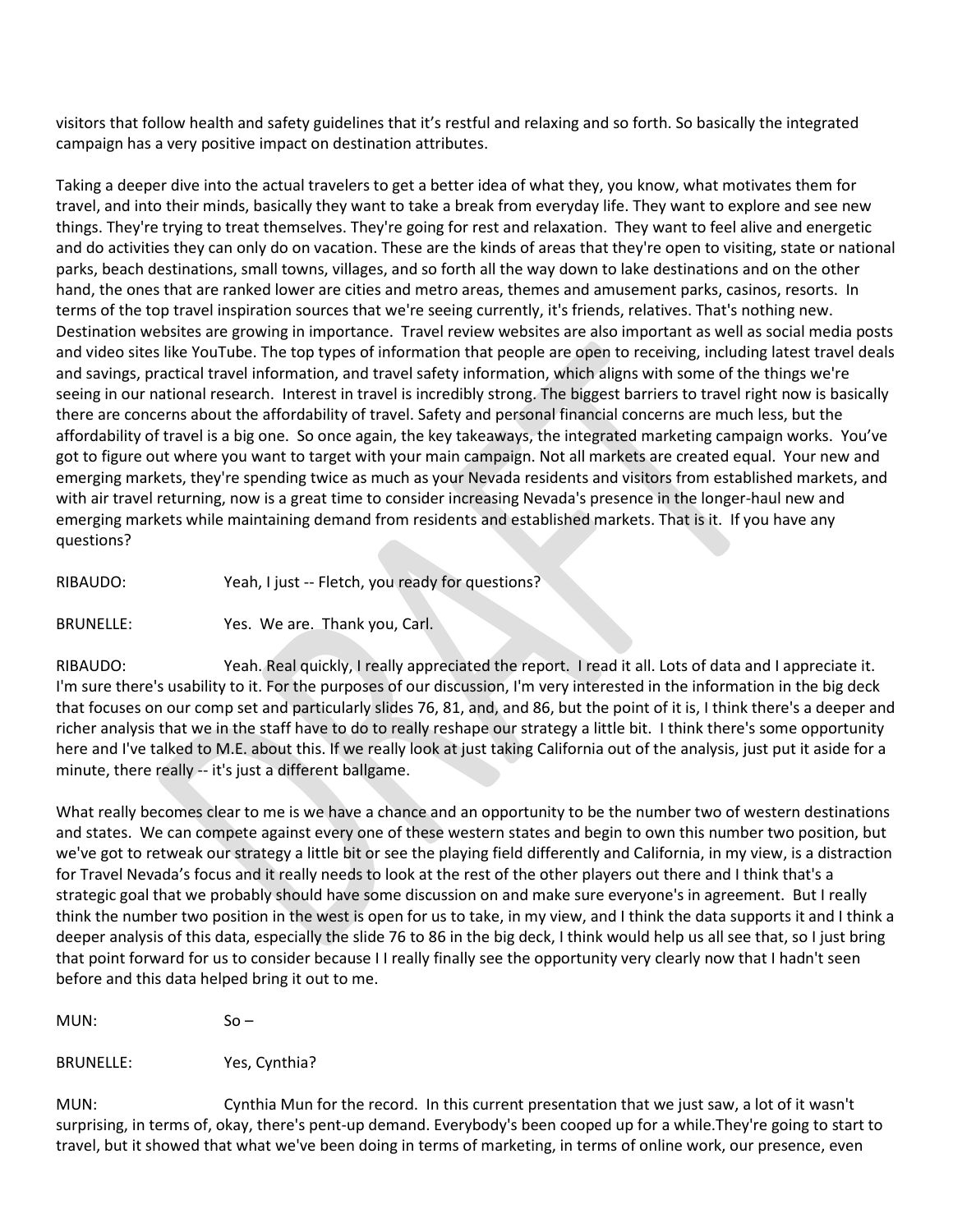though it was not as much, people still remembered us, but on the other hand, Nevada has gotten so much better during the pandemic in terms of what we have to offer, all the things that we've been saying we're about. Before the pandemic, we didn't do Explore Nevada, in terms of as many differing Nevada items. But we shouldn't really think about Nevada residents as our core customers going forward after the pandemic, is my guess, right? That was just kind of a swift change in strategy because we were stuck. Everyone was stuck. But then when you think about prior to the pandemic, Nevada was doing really well as well. It wasn't like we were suffering, so I agree completely with Carl in that we have this position of number two spot, but we weren't that far prior to the pandemic as who we were, so I think in terms of this continual comparison to the Nevada versus not Nevada residents is kind of a little bit off the point possibly and that the emerging markets and new markets is where we're really concentrating on. Is that not correct?

KAWCHACK: All right. I did want to address the resident versus non-resident because this IME was for last year. We did have to measure within Nevada because that's where our advertising was, so I want to hear from the other committee members on the points that Carl and Cynthia have made but I'll just let you know that what you're saying, we completely agreed with. We asterisked everywhere we were number two and said, , we can come up in these other ones where we might be number three, and that's going to be our goal. Between this presentation and you'll see later, with BVK and Fahlgren, and I think that there's just a lot of opportunities here that we're ready to shift gears on, so I'll turn it over.

### BRUNELLE: Any other questions or comments from the committee?

ERNY: No, I just agree with what Carl and Cynthia said and I know one of the key takeaways was the Nevada residents are opportunities, but to your point, even if they show that way in the data, I agree that we did that during the pandemic, and I think that was appropriate, but those really big opportunities are going to come from those emerging and new markets, I feel.

BRUNELLE: All right. Thank you, Christina. So if there aren't any other comments or questions, I'd like to move on to agenda Item F, the report on Fiscal Year '22 and the Q1 campaign. M.E.?

KAWCHACK: Okay. Thank you. So at this time, I'd like to introduce Aliesha Oldenburg from BVK. In the spring, you heard from her colleagues at BVK on our creative audit and strategy. She'll provide an update on our content framework and our opportunities that we're prepared to address later today, along with Fahlgren presentation, so right after Alicia's presentation, we'll go right into Bobby Ritzi's presentation from Fahlgren Mortine, and then we'll do questions at the end of both. Thank you.

OLDENBURG: About six months ago, as M.E. said, for Travel Nevada, we really wanted to explore the landscape of freedom. There's a lot of different ways that we can think about freedom. We can think about open space. We can think about self-discovery. We can think about rebellion. We can think wide-open spaces, the freedom to be who you want to be, so we really wanted to explore that value of freedom to see if there was a great way to continue to make it relevant and differentiate it during travel as we come out of that pandemic era, and so what we've done with this next exercise is we've taken that kind of self-discovery platform that we came up with and we've just taken another look at how can we continue to make this relevant and differentiate it, and to find opportunities for optimization, so taking a look at our competitive market, we saw that outdoors and adventure continue to dominate the competitive landscape, but competitors are also leveraging messaging around family and connecting to others, and we think that the (Inaudible) using this messaging is that's an increased desire for our travelers. We also see that that space of quirky unique experiences in Nevada or transformative travel, that continues to be a wide-open space. Our competitors really are not leveraging that idea. Consumers also continue to seek connection while traveling, not only with their families, but also by meeting locals, making friends, and pursuing romances, so people are really looking to make all different types of connection while traveling, not just with their family. The idea of spontaneity or openness, that's really such a big part of the freedom of discovery and so much a part of Nevada, that continues to be really important in travel. Travelers are really wanting to get out of the box. They want to get out of their comfort zone and three audiences that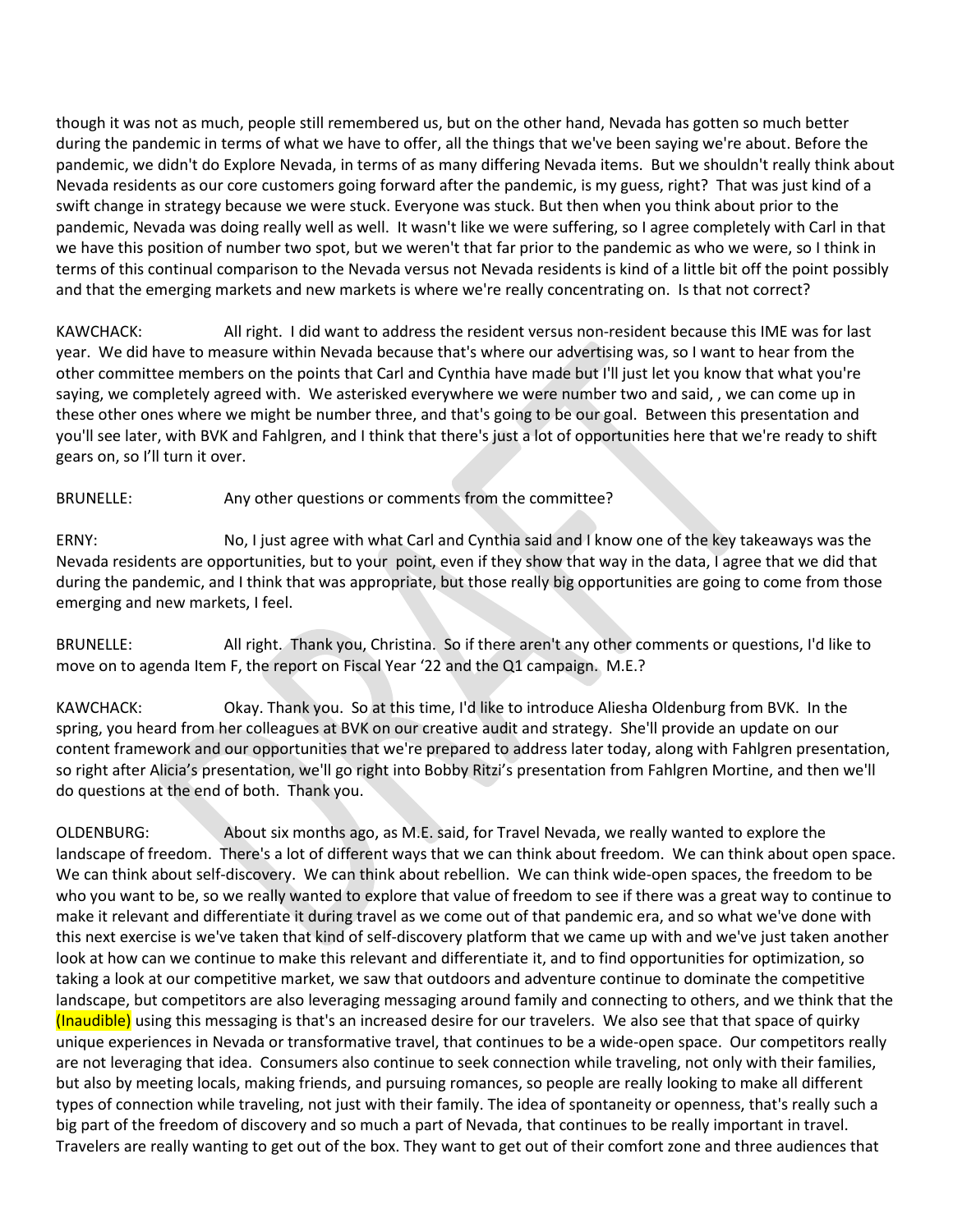are really key here are Gen Z, business travelers, and Hispanic travelers. They really emerge as people being particularly interested in being open and spontaneous. Simplicity is also key here. We've gone through an era of restrictions and protocols and stress, and travelers are really looking to relax and rejuvenate. They're looking for things that are simple. They're looking for destinations and travel brands that can really help them navigate and put together guides and travel offerings that are simple and help them have kind of a stress-free vacation. Consumers also increasingly want to be seen as a traveler versus a tourist, so they're really seeking to have this authentic, immersive local experience, and they really want to stay in unique accommodations. They don't want the trip to end when they walk into their hotel or Airbnb. They really want to stay somewhere unique as well and also, the new aspiration in travel is kind of going during the offseason. It's kind of a luxury aspiration that you can go and have a better experience, have the place to yourself, and also have an impact on the destination sustainability as it reduces crowding. We're also seeing what we're calling the great reset, so confronted with the realities of the pandemic and uncertainty in life, consumers are really looking to reset their goals and redefine their life. They're seeking a fresh start and the ability to rediscover what they value and who they are and what's really important to them. We see a record number of people changing their jobs or quitting their careers and kind of pivoting, so people are really looking for spaces that help them discover who they are. Travel has always been an excellent way to tap into people's sense of purpose and adventure, but as the softer characteristics supersede traditional aspirations like wealth, travel will need to evolve in order to emphasize not just its escape from traditional life but its role in defining a new one. So coming back to that recommendation of the freedom of self-discovery, the pandemic has really caused people to seek new experiences, reset their priorities, and rediscover who they are and the freedom of self-discovery campaign is more important to our travelers than ever. What we've done is we've taken our original content framework, which was based on our core value of freedom and the strategy of freedom of selfdiscovery. We had put together three different content buckets, being unusual experiences, inspiring culture, and transformative connection and now based on this second exploration exercise that we've done, we've added some more recommendations and opportunities just to continue to differentiate and continue to keep this relevant to our consumers, so under that unusual experiences bucket, there's an opportunity to really target our Gen Z, Hispanic travelers, and business or bleisure travelers, as they seek kind of that spontaneity and new unusual experiences. There's also an opportunity to continue to leverage that unique stay trend, the uncommon overnighters that you can have in Nevada. This is increasingly becoming important to our travelers. or inspiring culture, we can really position off-season travel as a way to have that more positive impact on the destination while continuing to have that authentic local experience and we can also develop opportunities for travelers to connect with locals in the destination. Finally, under transformative connection, in addition to family connection, how can we have travelers make other connections in our destination? Can we think of ways for them to connect with locals and meet new friends, and then finally, overall, not falling under any specific content bucket but really being key opportunities for this campaign in general, how can we feature Nevada experiences that are simple, that improve wellness and mental health and encourage self-discovery and self-care, and how can we demonstrate that a trip to Nevada can help travelers reset and redefine who they are and what's important to them. So these are some recommendations to continue to tweak and optimize this freedom of selfdiscovery space as we continue on. Thank you.

BRUNELLE: Thank you, Aliesha. Before we move on to the second part of the presentation, any questions or comments from the committee?

RIBAUDO: Yeah, Fletch, just a quick one. I really love this concept of self-discovery. I think it has a great opportunity to provide growth of an individual and its connection to a place. One of the concepts that I've become fascinated on is desire mapping and the question I would have is as people look to self-discover, they do that to fulfill some desire and if you guys have more thoughts on that -- we don't have to get into it today, but I think it's not just selfdiscovery, it's self-discovery to fulfill a desire and the more we understand what those desires are, I think we're better enabled to tweak messaging and all the things, all the good things that you're recommending, so it's, just an observation that I've had and in terms of a lot of self-discovery and desire. So I throw that out there for thought and consideration, but nice, nice work.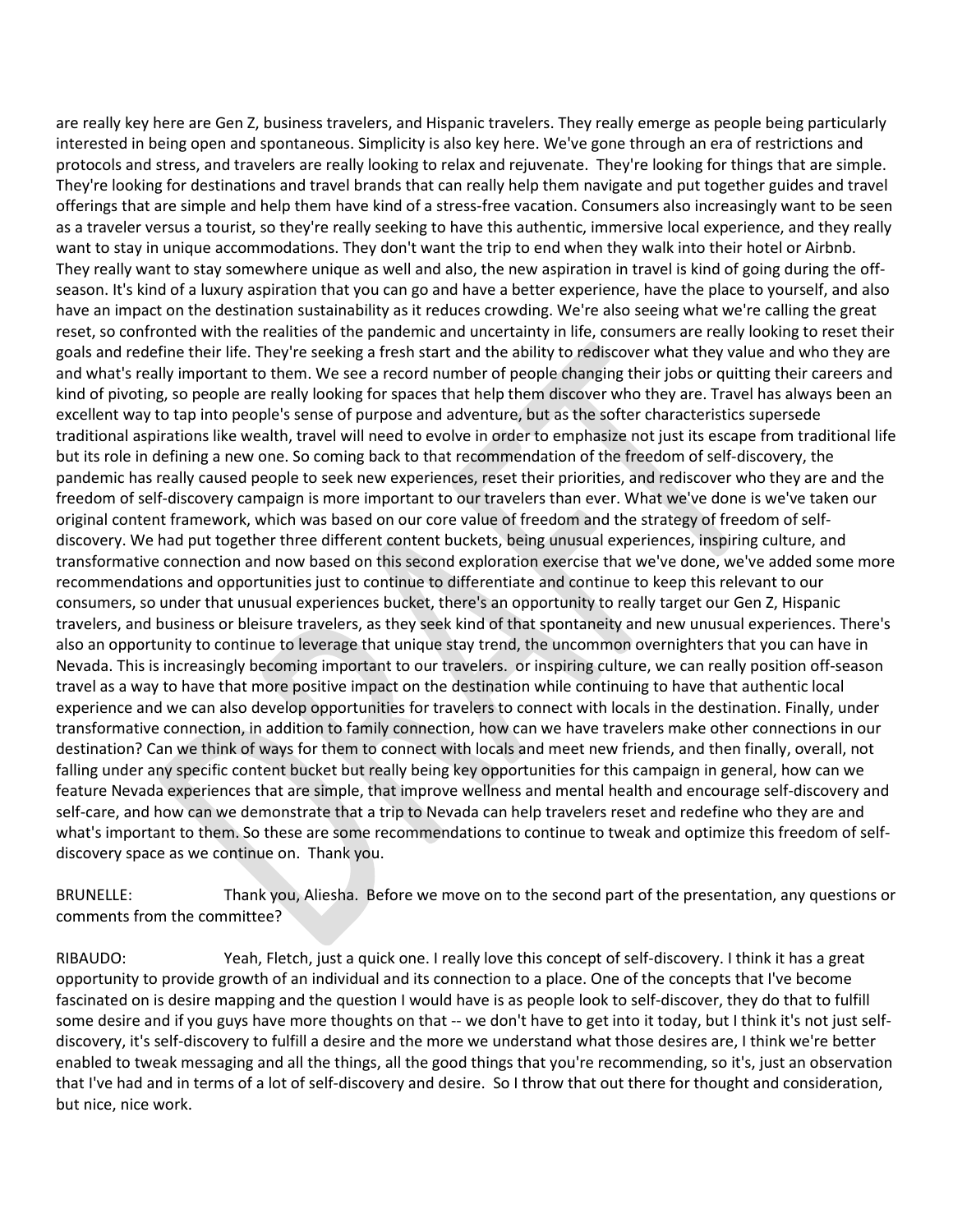DOTSON: Yeah, Fletch, Deny here, and I would, I would concur. I think we actually talked about the word freedom at our last time we met, and it really holds true, I think, especially as you get into rural parts of Nevada, people were looking for a place where they're honestly not -- don't have to hassle or think about what we've had to go through the last year or a year-and-a-half, and I think it's also important to, to leverage that, if we do want to stay in that second position, when we see these grant funds or ARPA or, you know, CARES funding come out in the millions of dollars that are coming out of California, we can use that to our leverage. It's unique. It's something that no matter how much money you've got or spend, you're not going to feel maybe as comfortable or be able to enjoy your freedoms as much in certain areas of California as you will here in Nevada.

MUN: Cynthia Mun for the record. So I have to agree with Deny in that I think the idea of freedom resonates more with me than self-discovery and I think also in terms of what's going on in the country and ideas that are percolating, I think this idea of freedom is hitting me stronger and I'm not very conservative, but I still like that idea a lot more.

RIBAUDO: You, you know, there's a broader shift going on that I think we're grabbing into and that is, I just went to Cal Travel's thing a couple months ago and one of the big trends in California are the gateway cities are hurt. San Francisco, LA, San Diego have not recovered, won't recover. It'll be two or three years out before they do recover and the rural parts of the state are carrying the state now and I think that speaks to the advantage of what we're seeing in Nevada and this continued opportunity to also really submit this number 2 in the west positioning and whether it's self-discovery, freedom, you guys can tweak that, but the moment is here to really nail that down and I think it's a great discussion to have.

MUN: I completely agree with you, Carl. I think Nevada is in a really unique position in that we're the entire state, and there's a lot of interesting big things like in the two major cities and then this past year-and-a-half, we've been kind of marketing all our rural areas. That's become really interesting for many people, and recently, I met a whole bunch of women rock climbers who have driven their vans that are souped up from Texas, Oregon, and they're camping out, outside of Red Rock and they just all came here and they were asking me for restaurant recommendations, but who knew? And these are these women who just came to Nevada because they've, they've heard about this place now that they wouldn't have come before, so I, I think Nevada is really going to be an amazing place for all the things that we've now said and we've put the foundation for, you know, it's no longer just Reno and Vegas, and now there's all this information about all, all the other great places there. So, yeah, I, I think -- and that has to do with people being able to discover Nevada but also the freedom to go and explore and all those things that the team has been working on, so I'm really excited. Like, when I started this commis -- as a commissioner three years ago, I wasn't as excited, but having been here and watching the work that's been going on and seeing the developments that the team has been putting together, like, I am so proud of what, you know, Fletch, team has been putting together. It's been amazing. So thank you so much for doing all the work that you have been doing.

KAWCHACK: Thanks, Cynthia. M.E. Kawchack for the record. Can I just make a comment on the selfdiscovery? I'm really a believer in the self-discovery over freedom, because I think to stay competitive, that is something that really resonates out there. Self-discovery is not only a trend that we're seeing with that great reset, but there are other Western states who might be able to beat us at freedom in certain aspects, Wyoming being a main one, especially with their adventure platform. So self-discovery allows us to lean into some of our more unusual experiences that we've been talking about, and it's more encompassing of all of Nevada, so I really think that it's one of those things that people can infer that it's freedom through self-discovery and I think that we can communicate that really well and we have been, and, and I think that that's where we can really be different from our competitors. That's just my two cents.

BRUNELLE: All right. If there are no other comments, ME, shall we have Fahlgren present next?

KAWCHACK: Yes, that's great. Thank you. Bobby, if you want to share your screen. Thank you.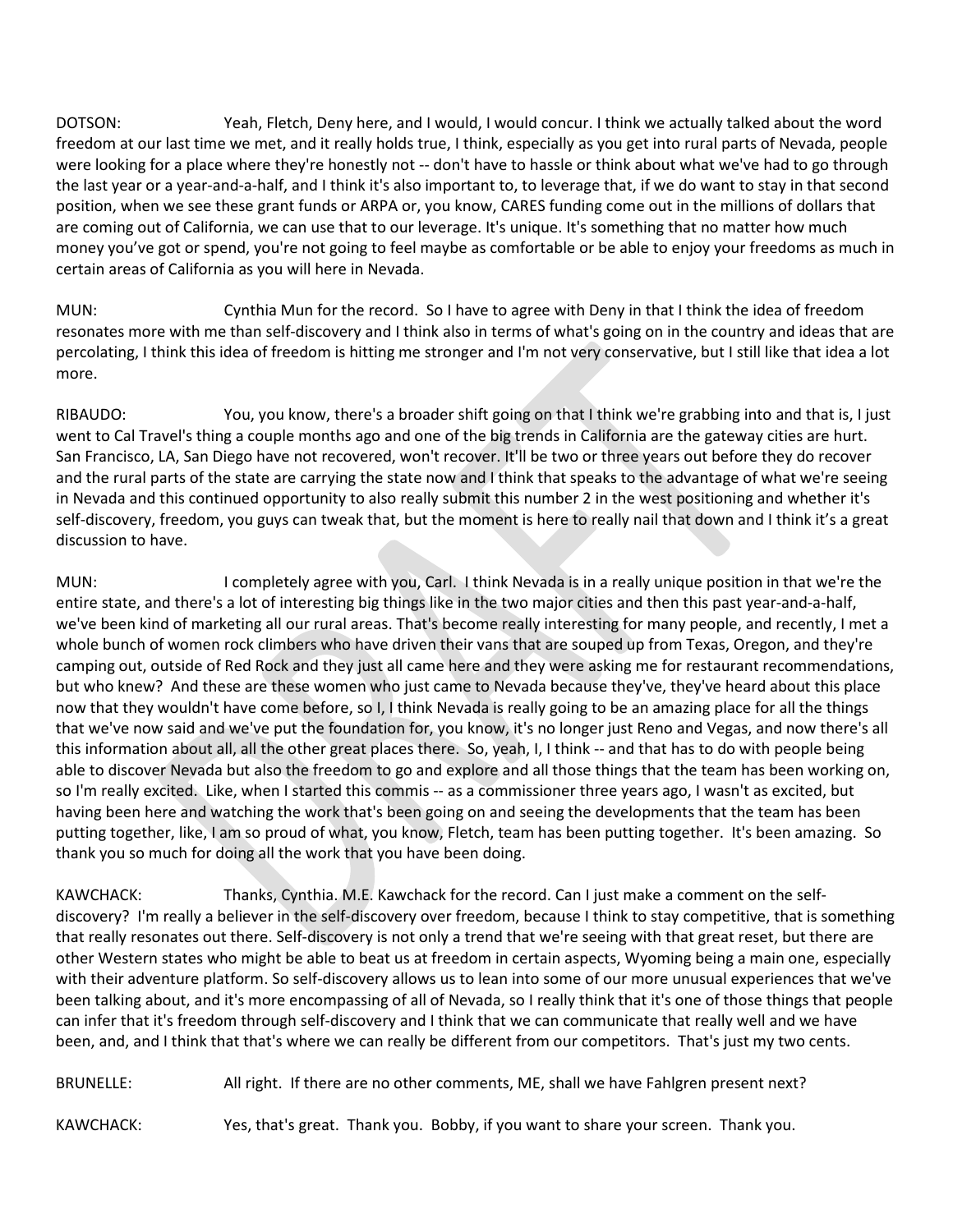RITZI: Thank you. And it's Bobby Ritzi with Fahlgren Mortine for the record. Well, thank you, everyone. I'm going to run you through an executive summary of the campaign to date but briefly, a look back at where we started. You'll recall our goal this year was to make some changes and we wanted to capitalize on the disruption. You just walked through that approach to messaging and the other two major pieces of that were mindset and markets, and on the market end, we wanted to define our markets and look at how we approach these from a budgeting mix and from a tactical mix, and the main differentiation for this fiscal year was to take our emerging and our new markets and really emphasize those on the upper funnel placements, those larger inspirational, and often more expensive type of environments and shift away from, for example, heavying up in California in those types of placements and make sure for those travelers, we shifted them down further in the funnel towards what we call planner and adventurer, certainly across our OTAs and make sure if someone was booking, we were there, but really double down our efforts in new and emerging markets and with the mediums in those phases.

So where we started with actually was a July extension campaign. You know, we had to do all this hard work but July 1, we did -- we sat there and looking at travel trends and we knew we did not want to miss out on those two key months while we did all the work to get started in September. So we ran an extension campaign that featured the existing assets from the April to June campaign, as well as essential performers in those lower funnel planner to adventurer phases, and that helped bridge the gap while the team got the new content and the new ads and the landing pages and everything ready to roll out in September. In addition to the domestic markets, we also ran in-state and that was during the 2021 Summer Olympics, so if you watch some of that coverage, you might've seen the 30-second Discover Your Nevada spot running and then our major flight domestically kicked off in September, and various partners are either ending last month or this month and into December. In that dreamer stage where we're looking for that connection point, that initial stage of inspiration, we were very heavy in video, again, targeted down to those emerging and new markets, the new market being Seattle at the initial budget phase. We also tested podcasting and we had our national takeover of Thrillist and their backyard observatory content, so again, if you're thinking about major news events like the lunar eclipse that's happening tomorrow, when they're going to those pages, they're seeing Nevada taking over and they can click through and look at some of our custom content or even click further to our landing page on our site and see more. We've rolled out content with publishers like Sunset and Culture Trip. We've also driven significant website traffic through those more lower funnel placements like Adara as well as Facebook and Instagram, and then our OTA partners have remained essential, and we know they drive results.

The BVK team introduced new creative this year that you see on the right and we actually saw an immediate uptick in click-through rate percentage when we compare that to the previous from April to June. That's from July through now with that new creative and then, just as a reminder, when we are on the OTA environment, we don't take the consumer offsite. We want them to book because they're in that sort of phase, so we rolled out new custom example here with Expedia and an immersive landing page where you can get more inspiration before you click through the book, and just to give you a peek into how we know these are doing so well when you can't click off the site, we get proprietary data from the OTAs. We can't share those numbers in a public setting but we ran a promotion with one of the partners and in a one-week period, it delivered a 73 to 1 return on ad spend. It was almost 2 million in bookings in that week from that exposure, so, to all the points that were made earlier, we knew this audience is ready. They were making those decisions and we wanted to show up and be in those essential positions to help drive that conversion and make sure they came to our state and not one of those competitors. And then through the rest of the phase, when they're coming to our website, BVK rolled out new creative that you see there on the left and then Noble and Travel Nevada worked to redo all our campaign landing pages, so you can see the imagery, the theme was new. It comes through to this year and they also uplifted the content and put the actions higher up on the page and we're optimizing that, and so we've already seen 137% increase in our conversion rate from paid traffic to the new landing page and that's compared to the old landing pages in April-June on apples-to-apples partners, so again, an immediate uplift in some of those -- that new hard work, and we're going to continue to look at ways we can improve and iterate on, on this execution, so that's sort of the theme. We've seen some amazing stuff to date. The team has been really hard at work on creating this content. Mikalee just came back from an exciting shoot with Lonely Planet, her first experience being out on the road with a partner, so you'll see that content rollout. Thrillist, that continues through December, so encourage everyone to go look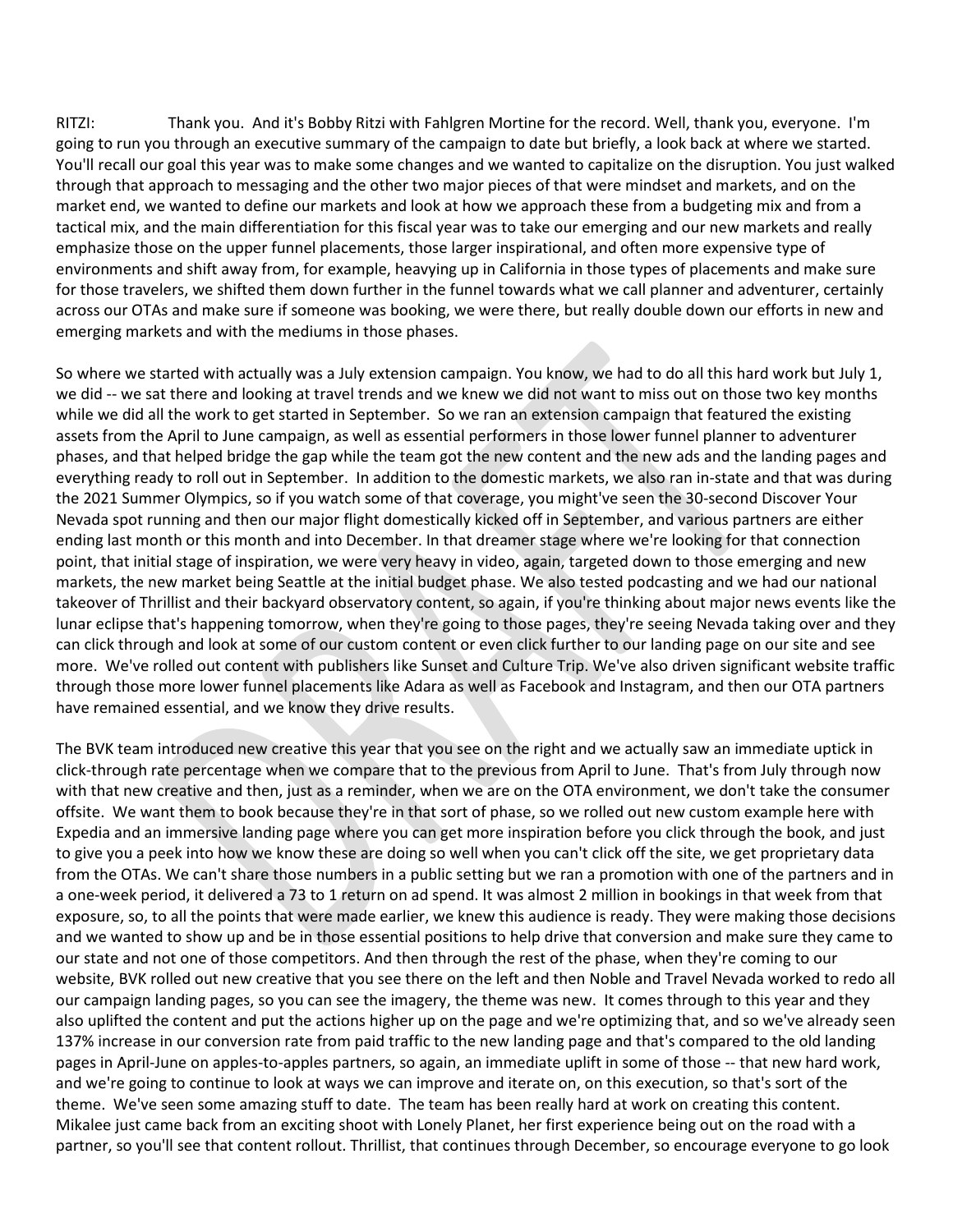at some of those -- that content and our landing page. DYN kicks off, so you'll see that spot running in state again starting this month, as well as some native elements driving to the landing page. We mentioned that, how do we continue to iterate on that landing page? We've got the great initial results, but we know there's more we can do there, so the inner agency team is going to continue to work together and look at that data and test new optimizations on those consumers, and then knowing we have additional budget to work with, we want to revisit those market priorities, look at the data that's coming in, and also the objective for those new dollars as we ponder those additional investments.

BRUNELLE: Thank you, sir. That was a great presentation and really loved the creative. Well done, team. Open floor for questions from the committee.

MUN: Cynthia. I can't see you, but I love the creative as well. It just speaks so well, but I also thought it was going to be complimentary for whatever LVCVA does and whatever Reno, RSCVA does. I think all of that together also has a bigger picture for Nevada and, wow, it made me think that whatever we use going forward, if we're going to do other areas as well, that, whoever's doing the creative, yeah, please let them continue.

BRUNELLE: Any other committee members? All right. So, ME?

KAWCHACK: Yes. Thank you, Fletch. M.E. Kawchack for the record. So at this time, this is, this is kind of for possible action, but it is really just for us to come back to the committee in February with a plan. What we'd like is to ask for approval to move forward with a plan to execute a shift of dollars to capitalize on opportunities in new and emerging markets for the highest impact results. We had approved a three-tier plan and knowing that we're going to have some dollars coming in, hopefully in January, as well as existing money and projections are going to be in next week, we're just looking for approval of the committee to move forward with the planning and we will convene in February with a, a bigger plan for you to approve.

| <b>BRUNELLE:</b> | Very good. Do we hear a motion to approve? |
|------------------|--------------------------------------------|
| RIBAUDO:         | So moved.                                  |
| <b>BRUNELLE:</b> | Second?                                    |
| DOTSON:          | This is Deny. I'll second.                 |
| <b>BRUNELLE:</b> | All in favor, say aye.                     |
| MULTIPLE:        | Ave.                                       |

BRUNELLE: Cynthia's waving her hand, so she agrees as well. Motion carries. All right. Now we can move on to agenda Item G. This is a discussion item only for updates. M.E.?

KAWCHACK: M.E. Kawchack for the record. We wanted to make sure that you also had an update of other activities that were happening within the marketing department, so we're going to start with Heather Sheppard on the earned media side from Fahlgren Mortine. She's going to provide earned media highlights and upcoming initiatives; and (Inaudible), and then we will hear from Rick Saake and Erin Stiehler Noble Studios. I did want to mention also that Noble Studios recently won the contract for digital development. That is going to be early the next month and after Noble, we'll go over to Anton Eckert, and I know that, as you mentioned, the industry side hasn't always presented at this committee, but I think it's important for everybody to know what programs we're working towards as we strive towards achieving the goals in our strategic plan, so I will hand it over to Heather Sheppard.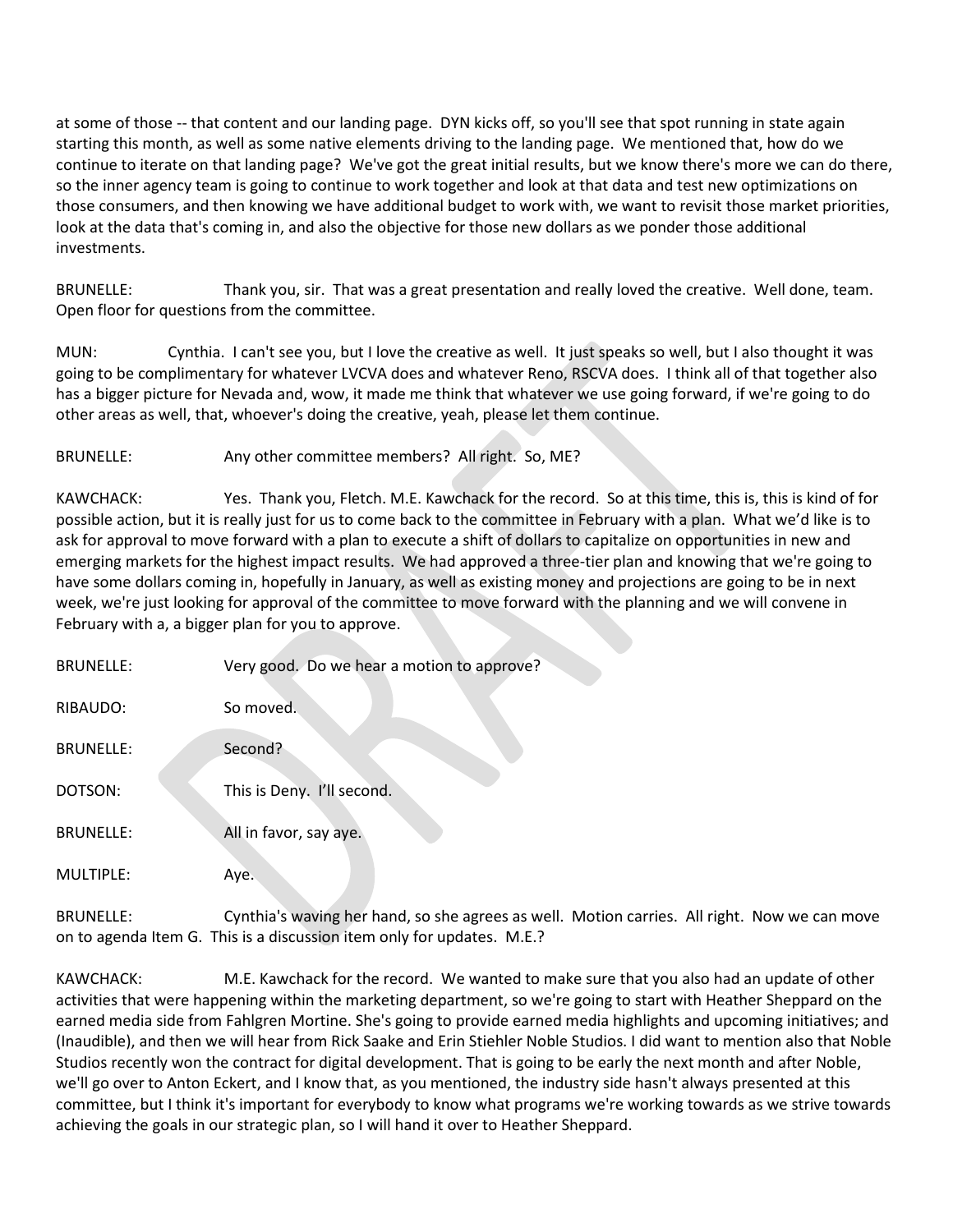SHEPPARD: Thanks, M.E. Heather Sheppard for the record. So, as M.E. said, we're going to talk quickly through what we've been up to on the PR front. Just really quickly as there are a lot of things that our team has been working on but also some of the other partners that M.E. mentioned, so looking at Q1, it's been a pretty busy Q1 for us but also for our media contacts. They had a bit of a stutter start getting back into writing and travel reporting because of the Delta variant, so fortunately at the end of Q4 in Fiscal '21, we were starting to re-engage them on behalf of Travel Nevada and had started working on an immersive box project that you guys might remember from previous discussions. Well, in Q1, that really kind of came to fruition and wrapped, and we're now in the process of engaging a lot of media contacts with these unique virtual, but not online, experiences to help them get familiar again with the state, so what you see on this screen are some customized mailers that we sent to more than 40 national media outlets that were a little bit like an advent calendar, all aligned with one of our road trips and spotlighted some of the things that they might experience along those routes. We strategically provided boxes that were aligned with some of their beats, and then we've been having virtual briefings with them. Tracie and Chris on the Travel Nevada team have spent time talking through ideas with each of them and that's generated quite a bit of interest in coming to the state. Story results…. We just saw placement come through with Nat Geo, so a lot of great reaction and engagement there. We've also, as you know, evolved our top 100 outlets and looked at new contacts because so much has changed within the media landscape and we've been fortunate enough to engage directly with 70 or more of those top 100 contacts since the beginning of the fiscal. We've also started building out new storylines that align with the content that we're seeing, both on the paid and owned side of things, so pitching stories like stargazing and the Great Basin and Range, that kind of justifies why the state is such a unique place for that and why our dark skies are even more accessible and less crowded than some others. We also, in late summer/early fall, partnered with the Divergent Travelers, some influencers who, when everyone was rushing back to Vegas in the summer, were encouraging people to extend their trips by diverging to other parts of the state that are accessible outside of Vegas and then, as I mentioned, some of the briefings and some of that work that we've been doing has also helped us secure seven of our national outlets who either have confirmed or pending visits coming into the state to, as I think Christina mentioned, there's so much new happening in the state that they haven't gotten to see since the pandemic, so excited to show that to them. In terms of results in quick hits, we've seen 31 placements, including two top 100 features. Those are a lot harder to get now, especially with the change in the media landscape. Some of those mentions or features are along the bottom. Some of these might look familiar to some of you, especially the Reno placement in Phoenix magazine. We know a lot of our contacts had also been engaging with some of our partners around the state to get some specified experiences there. Same thing with Lake Tahoe. We saw more than 70 million impressions, key messages related again to those content buckets showing up in a ton of our placements, and then also, an average placement SEO score of 63, which is, you know, important in terms of how we're ranking again on those key messages. We're showing up in publications that are trustworthy and, and help improve how, how we show up again on, on some of those important key messages.

So looking ahead, some of the FAMs, the press visits that I mentioned, are listed here. A lot of these contacts are ones who are within the top 100 or freelance for some of our top 100 outlets. We also have a lot more virtual briefings coming up. I mentioned Nat Geo. That one actually just wrapped last week, AAA, Via, Thrillist, freelancers for, again, those national outlets. We're actually seeing more of those national outlets outsource or work with freelancers for their travel content and fortunately, we have great relationships with a lot of them and are helping them connect directly with Travel Nevada, and then we're also going to get back in person with some media as they start to come back into their offices. We're hearing from our New York contacts that that will happen in late Q1 2022, so New York and Denver, Boulder, which will be a new market potentially on the paid side of things, and we'll kind of reengage some media there and help them again, see what's been new and happening in the Silver State. So that's everything on the PR side. Any questions? I know that was a quick run-through.

## BRUNELLE: Well done. Thank you.

KAWCHACK: M.E. Kawchack for the record. Thank you, Heather. If there's no questions, we can move on to the Noble presentation and Rick.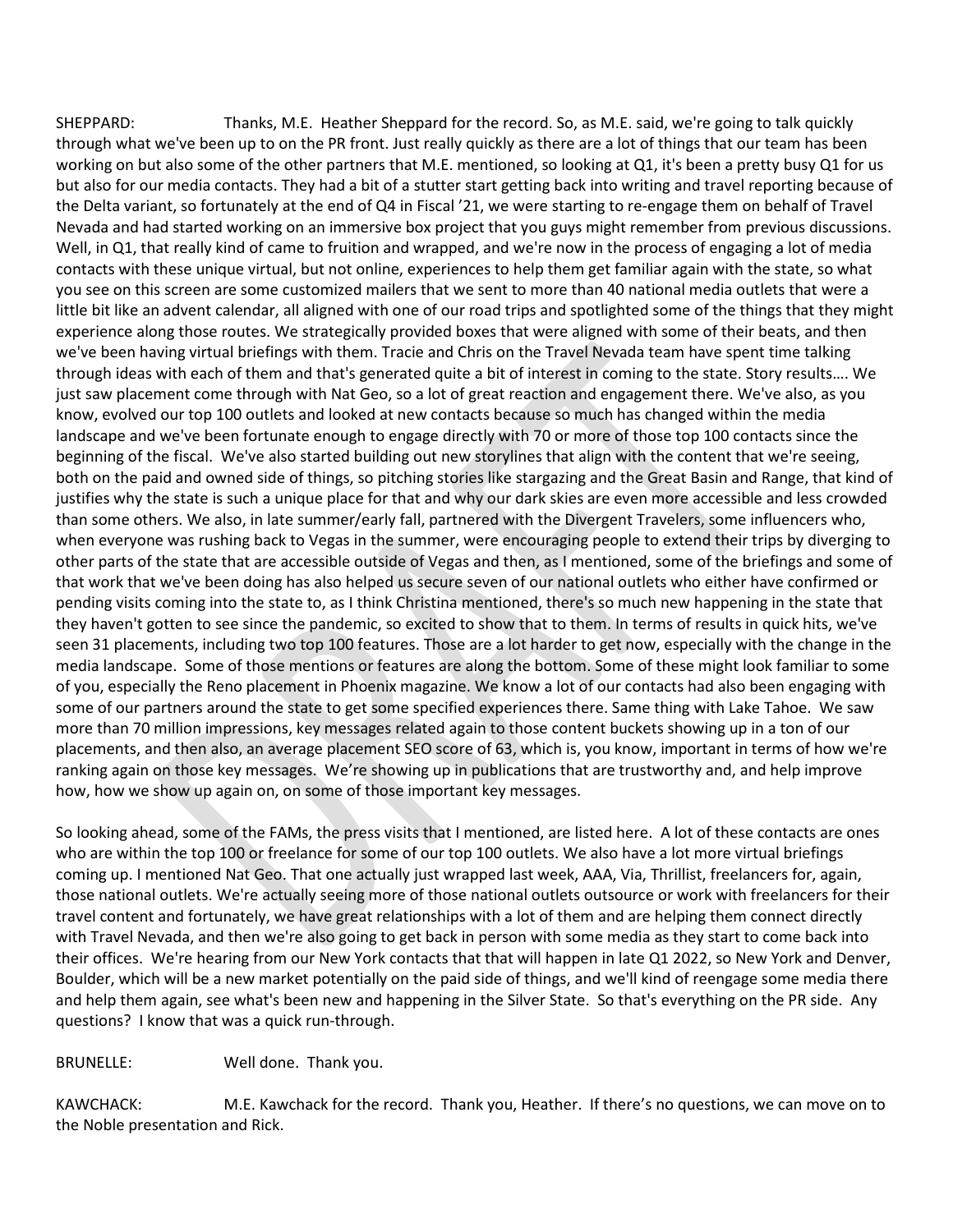SAAKE: Thank you, M.E. Rick Saake with Noble Studios for the record. We're just going to be going through and looking at three major areas today. The first is the Q1 performance and how we've been doing from a Travel Nevada standpoint. The second is some of the Q1 website updates and accomplishments that we've had going on, and then lastly, we'll be looking at some of the new agreement and upcoming priorities that we'll be focusing on into the next year.

So looking specifically at how we're doing from a year-over-year and a period-over-period perspective in comparing ourselves to both the July through September of 2020 for the year-over-year and the period-over-period is April through June. Year-over-year, we saw significant numbers, which we assumed would be happening. Part of this is being driven by having some of the new advertising areas coming into play, so we've seen sessions and users increasing. Some of our average session duration has increased. Sometimes the pages per session drop off, especially when we're sending people to pages that really answer all of the information that they're looking for when they come in. From a periodover-period perspective, we've seen some decreases in users and sessions. Again, these numbers, they look drastic. I've seen this happen, but when we go back and look at the Q1 of last year, similar numbers were happening at that point as well. It's simply those coming off of that push into the summer months and kind of the wane that comes off the back end. When we look specifically at the three main areas that Noble assists with, paid search sessions were up both for period-over-period and year-over-year. Organic doing the same thing, seeing double digits in period-over-period and triple digits for year-over-year. Email, we saw a decrease in period-over-period, and we went back and looked at what was really driving that, and that was simply that there were less emails that were actually sent in this quarter versus the previous quarter and some of the emails that were sent out in the previous quarter were also focusing on things like signing up for a visitor guide and pushing that kind of messaging up but when we look year-over-year, it's still seeing significant increases, just like we have been seeing in the previous quarters before.

And going and looking at some of the KPIs that we've been focusing on with Travel Nevada and their team, we looked at the primary KPIs of Partner Referrals. Really the strongest focus being on accommodations and things to do. We should be at about 25% and we look at a linear scoring for trying to hit these KPIs. Right now, we're sitting at 36%, seeing good numbers also being driven from some of the paid aspects as well as those that are earned. On the website newsletter signups, we're hitting exactly at 25% right now for the quarter, which is where we are looking at. As we started out the quarter, we were a little bit behind and through some different techniques that we've been working on with Travel Nevada, we've added a new modal to the website, which allows for people to quickly enter their information and get signed up for the newsletter as they scroll down on pages and engage with the content, and for the visitor guide, forms were at 27%, so a little bit higher than where we need to be right at the moment and some of this is also being driven, as Bobby was talking about, in some of the paid side. They're sending them to landing pages that have a quick area where they can sign up for visitor guides right near the top of the content, and then looking at where we're at on rural page use, again, trying to really drive people, not only just into the metros, but into the outlying areas and looking at the POIs in those areas, we're at 26% of the goal there.

On a paid conversion standpoint for paid search, we're still well above the goal that we were looking at from there, and Nevada traffic, again, this, I think, being driven in from some of the changes that we've done over the last year-and-ahalf where we've excited people to really be thinking about what they can be doing around the areas that they're in and making trips, so I'm seeing a lot of good movement into Nevada traffic and those that are looking at different POIs and things to do near where they're at. The last three areas we have are called baselining. We're looking at those simply because we don't have apples-to-apples to compare with. For the DYN users, we tried to take a look at last year's information for just within the DYN section and set a goal for us to hit at. We're at 21% of that, that we're looking for, and then two other areas that we're really starting to track more on is the internal links that we're doing from stories. There's been a huge engagement with the Travel Nevada team to go into those points of interest that we have and create links out to other sections that are relative to the point of interest that's on that page and that's been very, very helpful tracking that out as well. And then, of course, in the last quarter, we launched the new event section and updates to that and are making modifications to that to increase those types of things where people are clicking on getting tickets, going out to website, calling for ticket information, all of those types of things and converting them that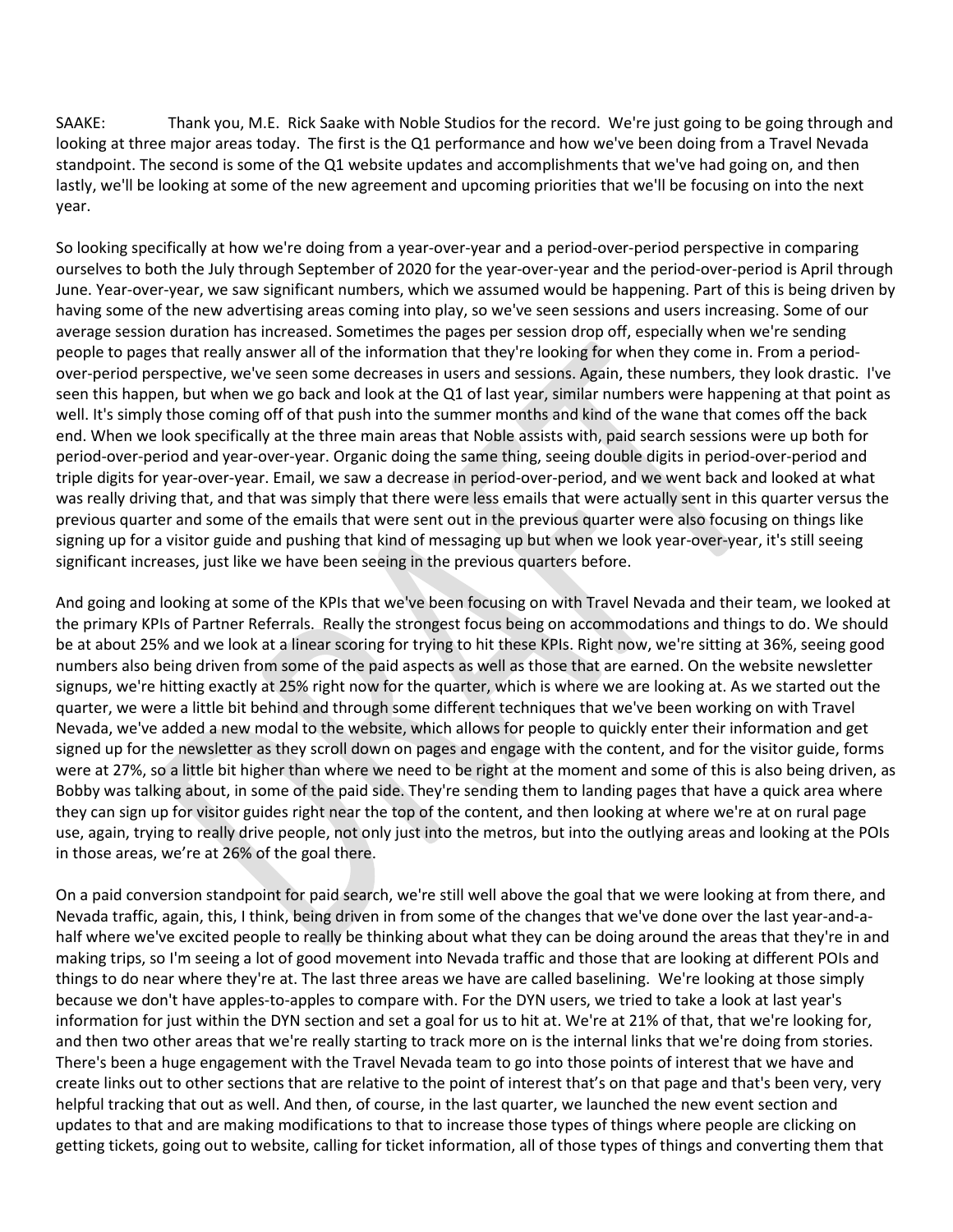way. We look for some of the different channel wins that are going on. Again, we're looking at a period-over-period and year-over-year standpoint. Year-over-year, one of those nice things, when you kind of look at it, it's all green areas where we know that with paid starting to really pick up and some of the ones that we didn't have before display seeing huge numbers of growth coming in but still seeing great growth from all the different major categories. Period-overperiod, we saw growth in organic search, still moving positively and paid search for those types of things where people are coming in and doing some research. Again, on some of the paid areas, we had some carryover that worked into marketing into this quarter but it wasn't the same amount that was being spent before and that's why you see some decreases in the numbers in those sections.

Specifically looking at organic keyword growth that we've got on the website, we're looking at a couple of different things on here. The first is that we're looking at the page 1 keyword growth, so those are the things that are moving on to the first page of Google search, and the reason that's important is 93% of all of the clicks that happen for a type of search happen on page 1. We saw good growth in that, up 8.7%, even from the previous quarter and then when we look at those that are in position 1, this is kind of the king of the mountain. It's the one that we always aim for and try and get our movement into. We saw nine new keywords rank into position, one which is a 3 ½ % increase from the previous month and then lastly, we do a lot of work from a technical aspect to help keep the SEO strength strong for the overall site and so we run through a tool, a tool called SEMrush that allows us to find out what errors are going on in the site, what warnings that sees from an SEO perspective and then we work at, at cleaning those types of things up and making them become better. Our 92%, without knowing what that means, where that's at is they take a look at all different types of websites and they rank us into categories. We are, of course, a travel website and when they look at the top 10 travel websites overall in the country, there are averages of 77%, so we're actually at 15% better than those sites are doing and then also where we're at now, this is 4% better than we were at the end of last quarter. So again, just keep moving the needle in the right direction as well.

Looking at paid search, some of the different things to note in paid search, we saw a good increase in conversions. Those are people that are coming to the website from what we consider more of a lean forward. They're looking for some type of information about a specific point of interest or a specific city or an event that may be going on and we saw those going in, clicks were up 40% and then the overall partner referrals went up compared to last quarter as well. Accommodations were up 25% and things to do were up 4%.

And so, some of the wins, we do conversion rate optimization. We work with a company called VWO to look at ways that we can put things on page or make slight modifications to increase the way people convert and are using the site. Again, coming back to that newsletter submittal, we talked about the mode a little bit earlier. In this particular one, as a person scrolls down on the page, it gives them the opportunity to quickly just put in their email and the zip code and be added to our newsletter list. By doing this particular optimization on the site, we were able to increase the newsletter submits by 300 to 85% during that test and that test has now been pushed live onto the site. We also did several generational tests just to look at the way that we're doing linking on the site, looking for things like does it need to be bold or a different color like orange to focus people's eyes on it, to get it more. What we ended up finding was the good old keeping it one standard color with an underline on it actually gave us the greatest amount of increase of those clicks and ultimately coming back to the partner referrals, which is what our biggest aim was, and then we also saw some new areas that we've done. This happens to be showing the mobile version, but this allows us to highlight a few areas where we know people have consistent focuses that they come to the site for and are ultimately clicking out to. This allows us to go ahead and give them and get them to those pages quicker by offering those as basically large buttons for them to click on. By doing this, we were able to increase almost a 7% average session duration versus the control by adding these to the site, so all those types of things, we're always looking for ways in which things work or in some cases, we make assumptions on the hypothesis, what we think will be better, and when we run it, it doesn't. That allows us to control and not put things on the site that don't work for us. So this type of optimization makes it so we can ultimately look for these types of things where, again, we're either looking for newsletter submittals or partner referrals or even increasing the average session duration, all focuses for our KPIs with Travel Nevada.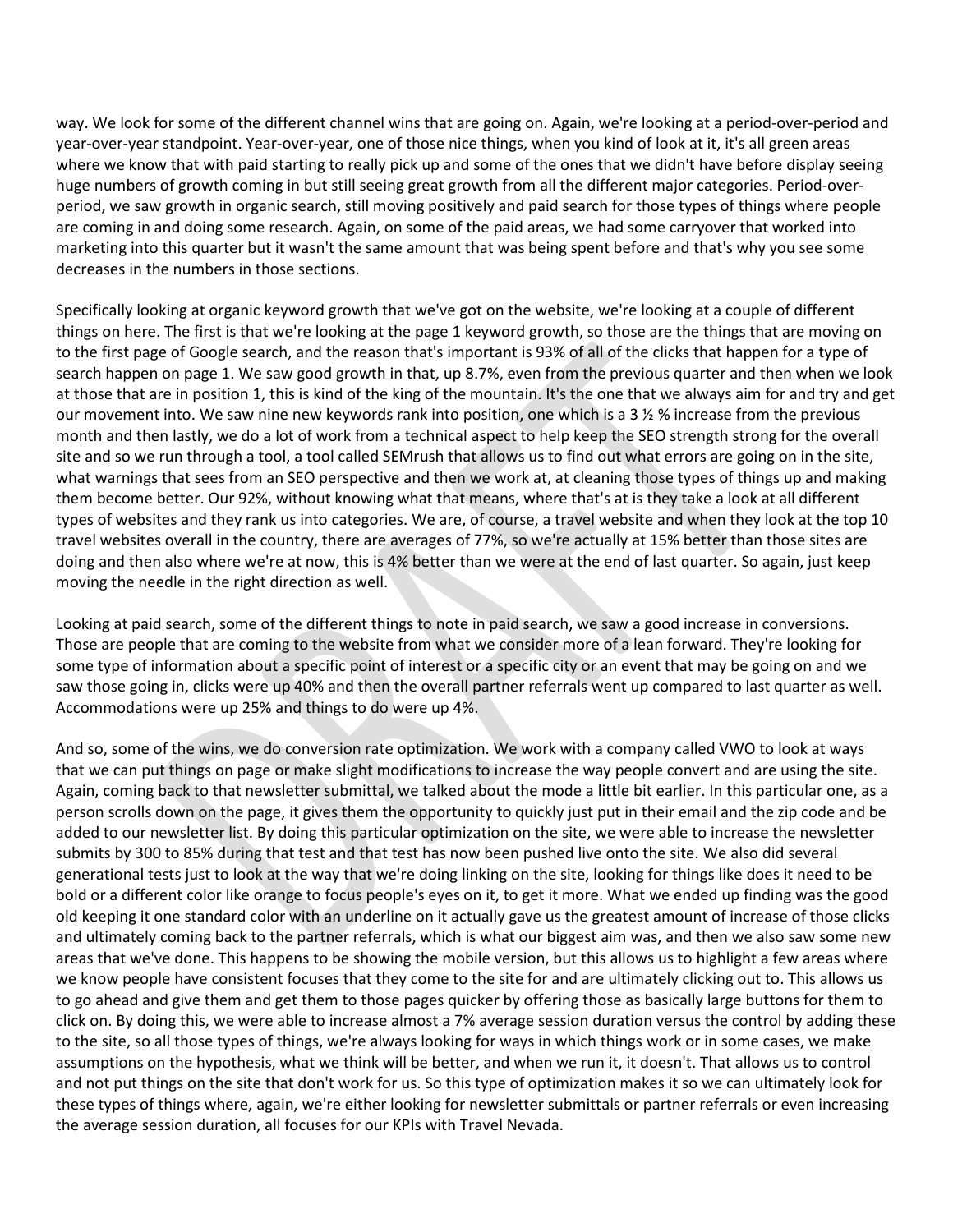STIEHLER: Thanks, Rick. We just wanted to cover a couple of new updates that we've made to Travel Nevada's digital ecosphere this last quarter. The team has been hard at work and there's been a lot of small miniprojects that we've been trying to launch on the site these last few months. So one of them being, if you look to the right, we have rolled out advanced site search on the site, which means that when someone goes in and they're searching through Travel Nevada and they just want to quickly find something on the site, say, Virginia City -- this one's for you, Deny -- what we can do now is we can do weighted search, which means that we can highlight the visitor center or different partners rather than just random content on the site that mentions Virginia City, and then in addition, if someone, somewhat similar to Google, types in something with a spelling error or something like that, we can serve them relevant search terms that's similar to what they searched, so we were really excited to get this rolled out. It's been a goal since we actually launched the site last August. That is officially launched on the site and then also below that, you can see a screenshot. We've been working on a project to roll out weather by region on different pages on the site. This is important because we all know as Nevadans that the weather in the state vastly ranges depending on what part of the state you're in, and so we wanted to make sure that our travelers were well-equipped and knowledgeable about what, what type of weather that region of the state was going to have during the time of their visit. There's a couple other items that we've been working on and have recently launched that aren't on this slide as a screenshot, but we've been working on developing a new multimedia hub on the website and then in addition, we're also looking at having interactive mapping on the site. There's a larger initiative to have very enhanced interactive mapping coming in 2022. However, we're working on the 1.0 of that initiative right now to really help educate our travelers again on the regional awareness of the state, so understanding what cities are in what regions and what things to do there are in what regions in different times of the year.

So, like M.E. mentioned, Noble's very excited that we were awarded the digital agency of record RFP. We're thrilled to continue working with the State of Nevada to market the tourism efforts. If you guys haven't noticed, we're really passionate about the state and we have absolutely loved working with the Travel Nevada marketing team. So, we're just oozing with excitement over here that we get to continue to do that. With that said, the last three-and-a-half years has been fantastic. Both the TN marketing team and Noble have worked really hard together to build a solid digital foundation. I hope that you've all been able to bear witness to that. We have replatformed the site and updated a significant amount of content on the site, really upped our email marketing efforts as well as our search engine optimization and paid media efforts, so all that said, we feel that we have a really awesome foundation and baseline from our digital perspective that we can now really innovate on top of going into the next, hopefully, four-and-a-half years.

So with that, our team and the Travel Nevada marketing team will be partnering to develop a digital roadmap early in 2022 that is going to outline some of these initiatives on my, on my next slide. There are a number of items that we're looking to achieve in the coming years within this roadmap. I'm just going to touch on these at a high level, because there'll be a lot more to come next year. However, there's a couple of areas that we're really looking to focus. One of them is an offline web solution for travelers when they are in different regions of the state that don't have Wi-Fi accessibility or 3, 4, or 5g accessibility either. As you guys know, we love our rural regions and we love those areas of the state. We actually want to promote them, as you can see, in the bullet point below as areas that you are free to roam and it's a really exciting thing that you can do in Nevada to really fully disconnect that you can't do in other states. However, we also recognize that in some parts of the state, we want our travelers to still be able to access our content and our road trips and itineraries for those regions. Another big area that we're looking at focusing on, is enhancing our personalization efforts across all our digital channels, so web, email, paid, et cetera. As you guys know, personalization is a really important aspect of digital marketing and it helps the user not just feel like one in a million, but that they're the one special one that we want to come and engage with our site and our content, so that's a big effort that we're going to be rolling out, which above that bullet point, you'll see a component of it as we're looking to develop a personalized profile for users when they come to the site, so this is an area where users could store trip planning information. They could store those itineraries and road trips. This is also an area where they could potentially download this content and have it available offline when they're traveling in those rural parts of the state and we will also be able to use this data to market to that traveler when they have a login with us. Last but not least, Noble is also taking over the management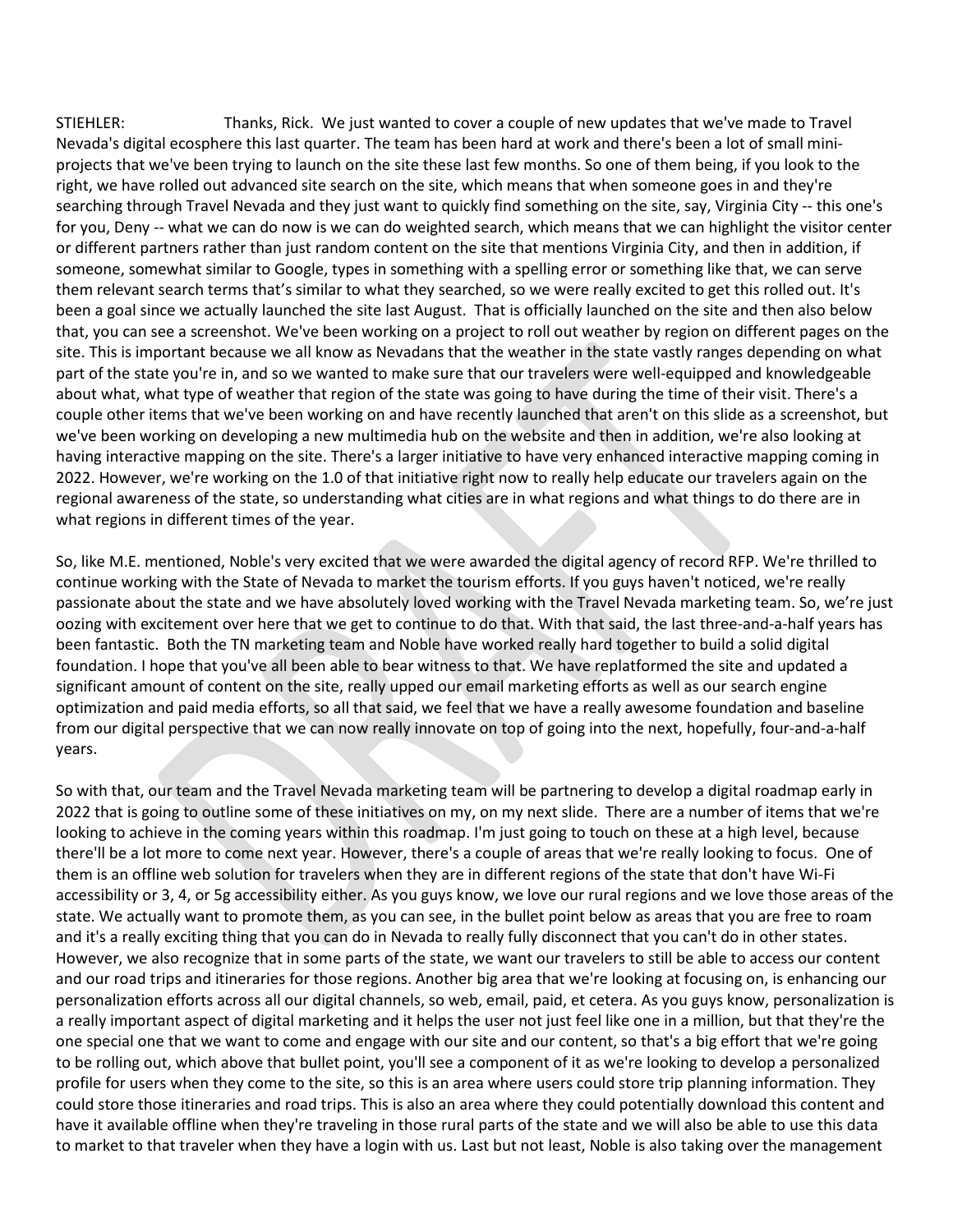of all of the Department of Tourism and Cultural Affairs websites, so this is a big project that we've been working on with Chris and M.E. We're actually getting a little bit ahead on this, so we've already started it, but we are looking forward to supporting the websites across the DTCA and that's a big effort that we're taking on as well. I know that was very high level. These are large initiatives. We're really excited for them to come. Are there any questions about the Q1 data that Rick shared or the upcoming RFP?

| KAWCHACK:        | Thanks Erin and Rick. This is M.E. Kawchack - |
|------------------|-----------------------------------------------|
| <b>BRUNELLE:</b> | I think Deny has a question. Deny?            |
| KAWCHACK:        | Deny?                                         |
| BRUNELLE:        | I saw a hand go up, I think.                  |

DOTSON: Rick, Erin, great presentation and thanks for the shout out on VC there, but I had a question as you look at the next couple of years, and I know a lot of it hasn't been flushed out, but in regards to privacy and proprietary emails that and whatnot, as we look through the issues with Google and Apple and privacy and the cookies issue, what is your guys's thought on that going forward? Because that's -- again, a lot of it's not quite out there yet but it's coming and it's one of the concerns that we talked about in our marketing just the other day, but just throwing that out as you guys were looking at your strategic plan there, I guess if you will, for the upcoming year or two.

STIEHLER: Yeah. Thanks, Deny. That is such a hot topic. I'll take a stab and then Rick, who's the expert, is going to follow up behind me. I love that you are knowledgeable and know about that big change that's coming, because you're right. It is going to impact all destinations and, and how we market to our travelers. You'll notice that two of the big initiatives are focusing on personalization and then those my-user profiles are to help proactively, not avoid, but prepare for the big change that's happening in privacy, so what we're looking to do is to have more one-to-one interactions with our travelers and collect more first-party data on them, so we can continue to market to them without having to use third-party data and also, in order to be able to make sure that we don't lose track of these travelers with these different changes that are happening with privacy, et cetera. However, we all know, because we're all users of different sites ourselves, that we need to offer a lot of value to our users if we're to ask them to share their data with us, so that's why we're trying to brainstorm ways to make sure that we're providing useful content and really meaningful experiences. If they're going to have a user profile, we want to make sure that there's perks of things that they can download or stuff that they can access, et cetera, so they're not just creating another profile or giving up their email for no reason. Rick, do you want to add to that?

SAAKE: Actually, I don't even need to add a whole lot to that except, just again, we're looking for ways to create first-party data rather than relying on third-party data that's out there, but taking that data and looking at it for, you know, we always talk about what's in it for me, and that's what the users are going to be asking for. They're going to be looking for a better experience, which we can give to them when -- if we have data and we can find out what their interests are. I mean, and just envision, if, if somebody is coming back to a website and they've already shown an interest maybe in hiking, if they happen to come back to the main part of the website, having hiking information being right there top and center for them is going to make that experience better for them and create a better user experience and they'll ultimately spend more time on the site and that's really what we want to do. We want to show them all the great things that they can do in the state.

DOTSON: Thanks, guys.

STIEHLER: Yeah. It's a hot topic, Deny. We're all -- it's like everyone's on the edge of their seats. We're all keeping track of what's going to happen with first-party and third-party data Luckily, Google keeps kind of pushing out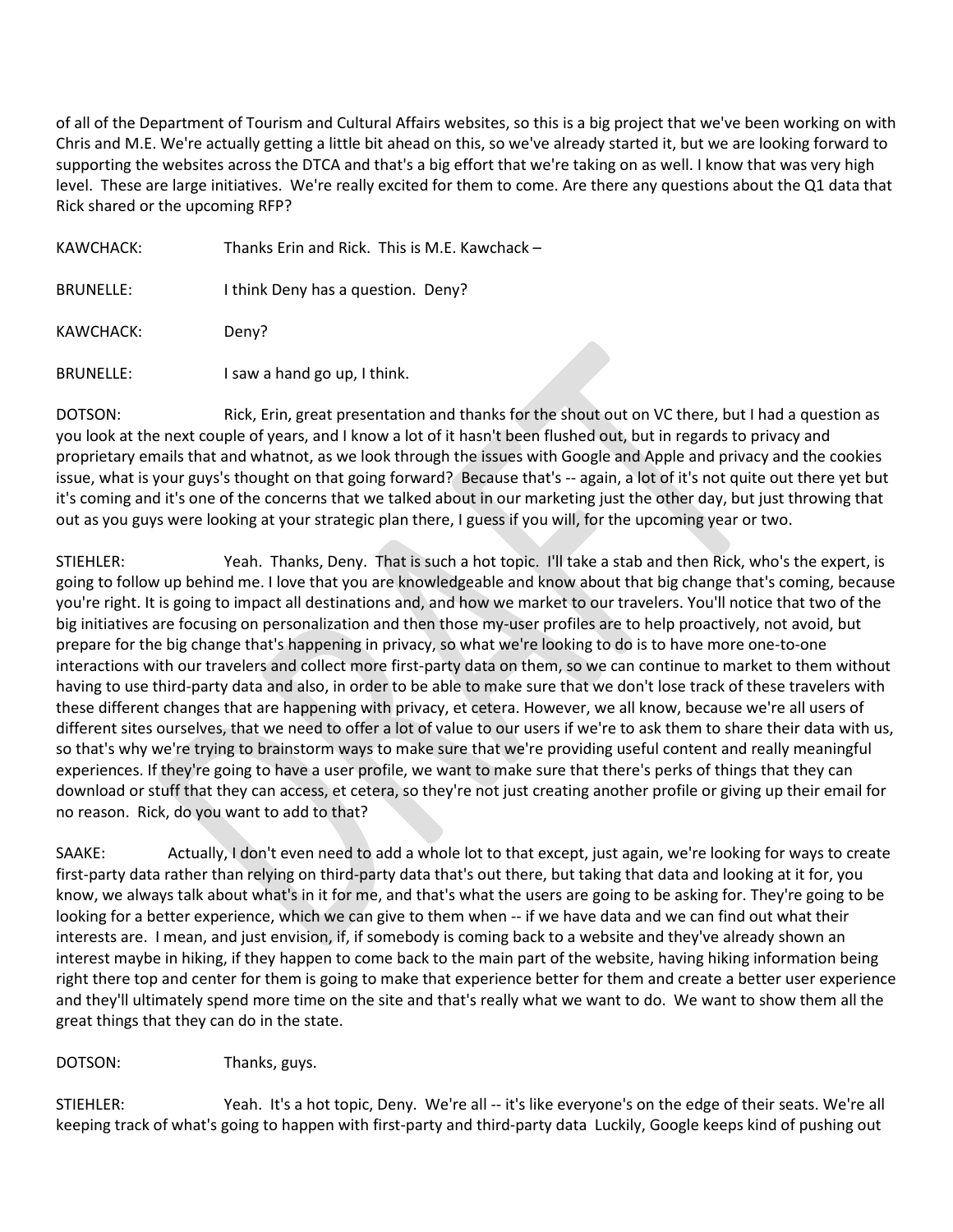their hard-stop date, so I think we have about a year-and-a-half before things -- we really get to that point, but yeah, it's something we're actively trying to plan and prepare for.

BRUNELLE: Hi, Cynthia.

MUN: Cynthia Mun for the record. I have a functional question. So, thank you for the presentation. That was great, but when you access the site through a mobile phone, so basically we're going online to Travel Nevada, right? And then it pulls up, I click it and it pulls up on my phone, but then there's this little interesting thing that says Recreate Responsibly and if I click on that, I can't get back anywhere. Like, it always will spit me back into the original search for Travel Nevada and not within the menu and I don't know what I'm doing wrong, but maybe offline someone can tell me what it is that I'm doing wrong, but as a user, I get stuck.

STIEHLER: Thanks, Cynthia. Yeah, we'll look into that. There should be, there should be a mobile menu when you click onto that Recreate Responsibly page where you can easily navigate back to all different parts of the site, so we'll, we'll double check on that.

MUN: The menu does come up. Yeah. The menu does come up but when you click on it, it goes back into -- I can't figure out how to get back to the home page of where I landed, so I could look at the information. It gives me, four different things that tells me where I could go and an email but it doesn't allow me to go back to where I started before I clicked on Recreate Responsibly. That, that was just something I was trying to figure out what to do. I couldn't figure it out, so –

STIEHLER: Awesome. Yeah, no, that, that makes sense. I think you should just be able to, to press within your ILS the back button and it should bring you to the, the previous page that you were on and there also is –

| MUN:             | Exactly.                                          |
|------------------|---------------------------------------------------|
| STIEHLER:        | --- a back button on the bottom of the site, so - |
| MUN:             | Yeah.                                             |
| STIEHLER:        | -- we'll look into that for you, for sure.        |
| MUN:             | That'd be great. Thank you.                       |
| RIBAUDO:         | Fletch, just $a -$                                |
| <b>BRUNELLE:</b> | Carl?                                             |

RIBAUDO: --- quick observation and I'm sure we're doing this, but I want to make sure we're at the cutting edge of it. As tourism begins to move away from sustainability, because nobody really knows what that means, we're moving into this stewardship platform and I want to just make sure that we're integrating stewardship messaging and whatever but really unique to areas that people are in, you know. How do we begin to customize the stewardship messaging? If I'm standing in Pioche, I should be getting a different message than if I'm standing in Tahoe that's a little bit more germane and unique to Pioche, and again, we don't have to solve it today but I'm just bringing this point of awareness of stewardship is going to have to mean a whole lot more to people and if we can be at the cutting edge of this, given our outdoor focus, I think it's a strategic opportunity for us to kind of lead the way and what I see most DMOs and states do is they just sort of have this generic thing out there, but I think we're going to need to move in a much more nuanced approach to this, so just a, a thought.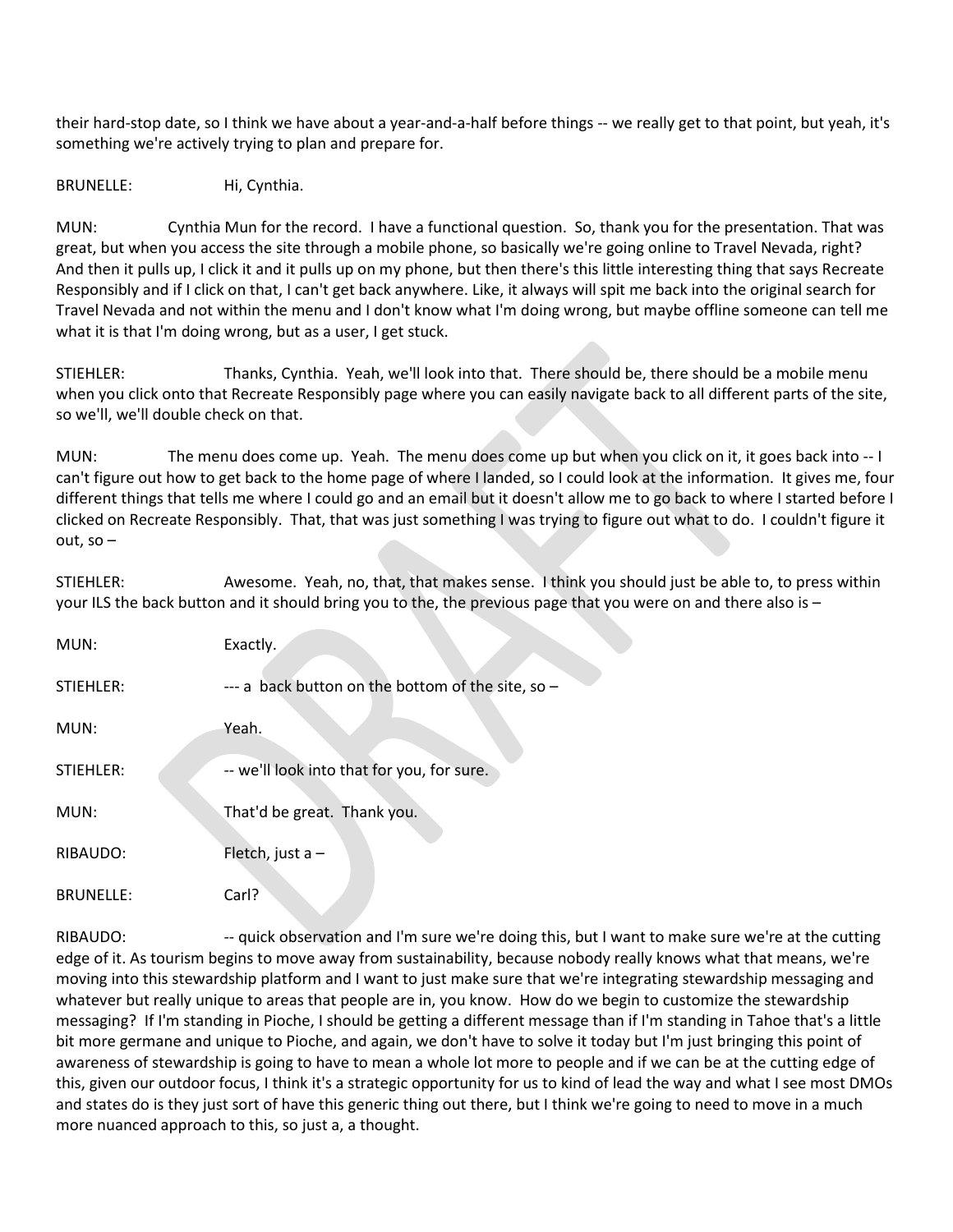STIEHLER: Hi, Carl. Thank you. It's a great thought and it's something that the Travel Nevada marketing team is actually actively working on. The content team specifically, we partnered with them to create these Recreate Responsibly blocks that can be placed within any content on any region or city in the site and they've been adding in small tips and tricks that are associated to that area. So, the hottest topic is always hot springs. I did not mean to have that be a pun but it did work out, and, and with that, we use that - well, not we, because I want to give the Travel Nevada team their due credit. Devon and Sydney are really mindful about developing content that's, that's, Hey, if you're going to go to this area or if you're going to use this awesome part of the state that's BLM land or a hot spring or something like that, here's a tip and trick about how to make sure that you are being a good steward of that part of the state. I would not say that it's as evolved as what you were suggesting to where we're offering up personalized content based on geo. However, it is something that we're actively working with the team on to make sure that we are getting that message out about different types of experiences that you can do within the state and also different regions.

RIBAUDO: Yeah, and as a follow-up, one more thing that's really beginning to change the tourism dynamic, maybe more so in Northern Nevada and Southern Nevada, though, Fletch, you could let me know, is the dynamic of smoke and fire. It's having a profound impact on Western states. I have studied it in-depth for 10 years. It's not going away and it is beginning to change the dynamic of tourism and I don't know what the answer is on how we deal with it but it's not going away and it will be back next year and I know Northern Nevada -- Christina can attest to this --more and more attention is being paid to air quality indexes and all the rest of that and I don't know how it fits in or where it fits in, but it is a trend that is changing tourism in California and the entire Western United States and I don't know what our strategy or tactic is to deal with it, but just put it on the white board for consideration.

STIEHLER: Yeah, absolutely. I think we can all, all of us, at least in the Northern part of the state, can attest to how miserable of a summer it was, so it's something that we're actively working with some of our other destination clients on, and I think the evolution of something like that weather widget is to hopefully be able to indicate, Hey, here's really what's happening in the state, so our travelers are equipped with that information. As far as how to get ahead of it and solve for climate change, that's something that I think we're all –

RIBAUDO: I think one, one idea, and I just throw this out there. You guys are smart to figure this out. In California, many of the DMOs, at least on the eastern edge of the state, are shifting more and more to cameras so that people can actually see at the moment, is the spot I'm going to smoked out or not, and I just throw that out there because I've been a part of it on our Eastern side and again, there's probably some other things you guys can look at but it's -- and again, if you've got it on your radar, that's good. I just want to make sure it's on our radar.

STIEHLER: Yeah.

KAWCHACK: M.E. Kawchack for the record. I'll just add to that, Carl. I think the cameras are a great idea because sometimes you can tell people but they really have to see it to understand. We shifted our travel safety page from a COVID message being the primary, to fire and wildland and air quality to be the primary over the last few months, so I think that we should look into maybe implementing feeds from our partners because, you can tell people but until they see it or experience it, they might not quite understand.

RIBAUDO: Yeah. The, the other thing, and, and I'll shut up on this, but it's just such a big topic. The other thing we're seeing in California is a number of the DMOs are really shutting down their advertising during the fire season and are beginning to look strategically to build Q1 and Q2 as a replacement of revenue because they don't want to risk funds, spending money in the fire season to only have it wasted, so I just throw that out there as a thought, in terms of what I'm seeing and, and you guys can think about it.

STIEHLER: Carl, I have a question. Is that calendar year Q1 and 2?

RIBAUDO: Yeah.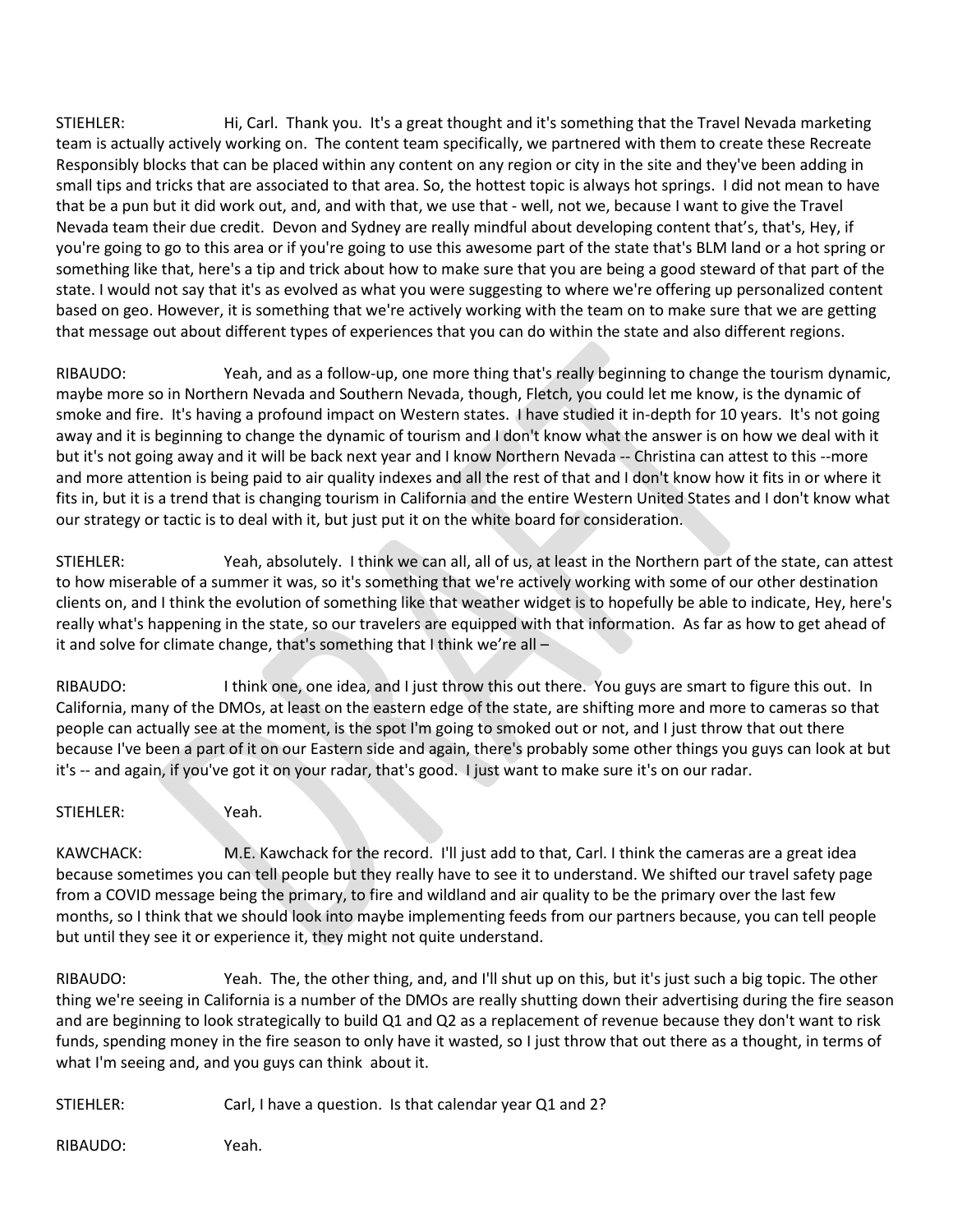STIEHLER: Okay.

RIBAUDO: What we're seeing, for example, we're seeing in California -- well, not just California, the West, the fire season has become much broader. It used to be this sort of September through November thing but now it's May through whenever the hell it stops, but a lot of DMOs are beginning to rethink their Q3 and Q4 expenditures in advertising, kind of waiting and seeing what the fire world is going to look like and instead are looking to take more strategic steps to build Q1 and 2 with some of their assets, so again, it's a big discussion. We don't have to have it today. I'm just throwing this out for part of an overall strategy awareness think thing for everyone, so again, just a thought.

STIEHLER: Thank you, Carl. Yeah, we, we relate with that sentiment definitely. I think that's one, and I think Bobby from Fahlgren can also attest to this. That's one area of why a lot of us are really pushing spending money in digital areas right now because that is an area where you can quickly pivot should a natural disaster come that is unforeseen or if it is something that's foreseen, we can manipulate and fluctuate budgets pretty easily throughout those different seasons, but then again, of course, shorter season, off season, like BVK was presenting, is starting to become a really appetizing time of the year to travel and so that's definitely something that we're looking to highlight as well.

SAAKE: Actually, I have a question for Carl because we had this discussion from a paid aspect of using the AQI numbers to determine if we should be advertising something or not and we ran into an issue with looking at Lake Tahoe. We looked at Lake Tahoe on one day and we saw AQIs at one part of the lake in the 800s and then the other part of the lake were 150s, and so how do you -- when those people are doing that -- are they doing an average of an area? How are they making it actually usable for a larger geographic area rather than maybe like a city?

RIBAUDO: I think they're getting a bulk. I think they're getting an average but the problem is, the consumer has become wise to the fact that anything over 20 is bad and that's the challenge. Whether it's 150 to 800 is relative, and believe me, I'll take 150 over 800 any day, Rick, because I was in 800 for a long time, but the consumer has become very smart in looking at AQIs and they've all got the app on their website or on their phone. A few years ago, I did a major study for the Sierra Nevada Conservancy on the impact of fire and smoke on tourism economies in the Sierra and what we found was -- you're thinking in the right direction -- is flexibility and agility with the organization and its resources, and what they've even gotten down to is, for example, the guys in Mammoth have cameras placed strategically so that they can -- sometimes it's just a wind change that changes air quality conditions and they want to be able to show that to say, Hey, you know what? This part of Mammoth is fine or this part of the Sierra is fine, so there's all these little tactical things that are now emerging but that AQI is a very kind of red alert, red flag indicator to the consumers and again, it probably needs a separate discussion. I don't want to tie up any more, but this is an issue, not going away. It's an issue.

KAWCHACK: This is M.E. Kawchack for the record. Thanks, Carl. Luckily, we have a big state and we can try and shift people to other parts where air quality is better and that's certainly a tactic that we used over the summer and something that we'll consider for our spring efforts as well. So, all right. Now we're going to switch gears a little bit. Anton Eckert, who I introduced earlier today, she is heading up our Industry Development department. We, like I mentioned, we don't usually do these presentations here but I think it's a really great opportunity for everybody to get to know the larger programs that are happening at Travel Nevada, so I will hand over about the screen to her. Thanks, Anton.

ECKERT: Thanks, M.E. Anton Eckert for the record. So, as M.E. said, I wanted to just kind of give you an update on what's happening on my end of Travel Nevada, so from domestic travel trade side, it was great to hear what everybody is working on. And what we do for travel trade on the domestic side is really use the opportunity to extend marketing efforts by layering with travel trade, so looking at trade shows and events that are targeting all the key domestic markets that were brought up today and working with the travel trade and producing -- doing trainings and FAMs with agents and operators and wholesalers that are out there, and OTAs as needed. We are looking at also doing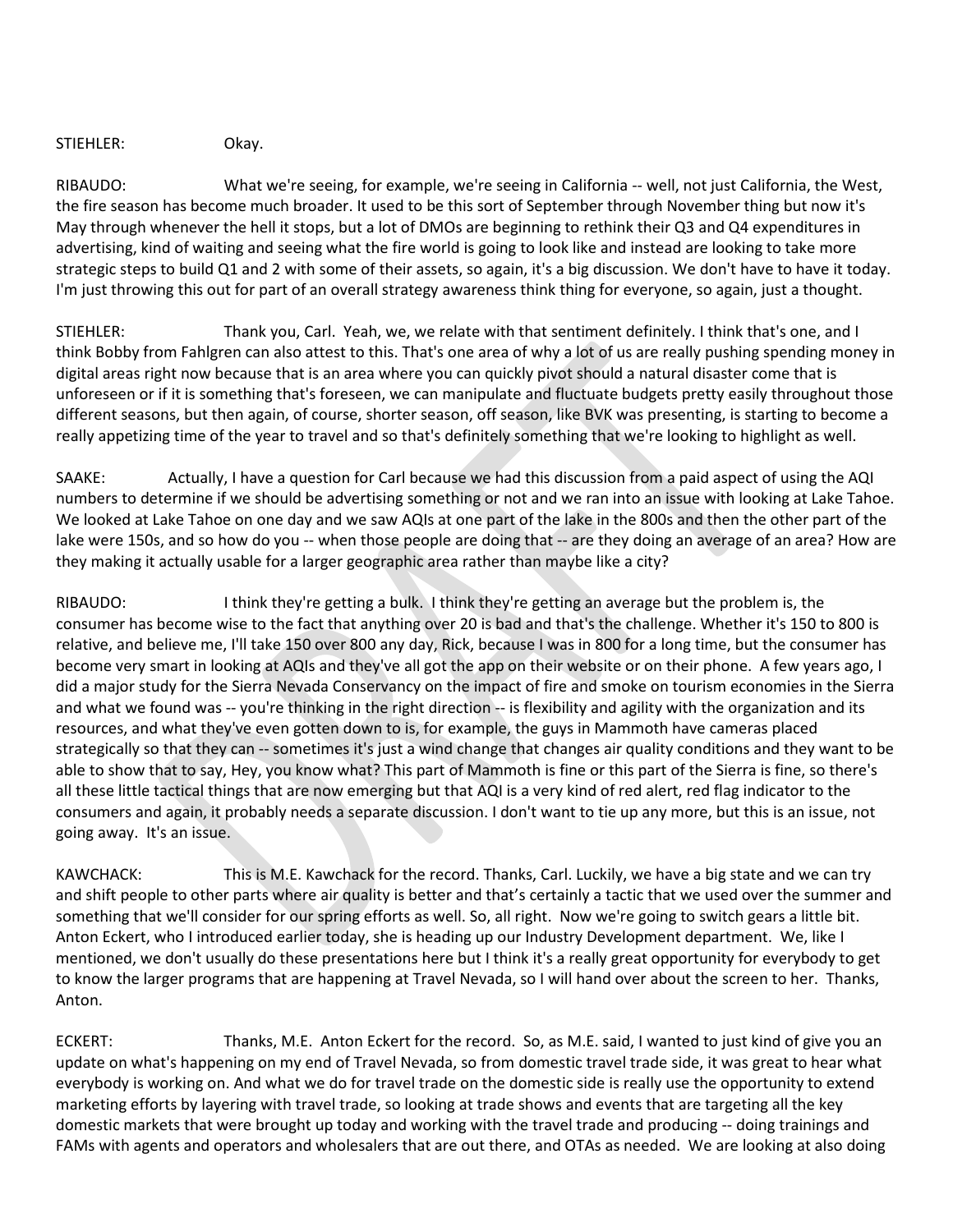some B-to-B-to-C co-op programming that will help us also get data in terms of how the bookings are looking with companies like Costco Travel and AAA, for example.

One of the big projects our team is working on is an audit. We really need to understand what products out there in Nevada are actually bookable on these distribution channels. So we are looking at the GDS platforms like Amadeus and Travelport and Sabre RQ. There's bed banks out there, like hotel beds and web beds, OTAs, Expedia I know we've been working with -- there's ones like Get Your Guide, which is mainly attractions. The challenge really is for us to make sure that all of these products are bookable whenever people are looking to travel, so again, all the great work that everyone is doing on the marketing and PR side, we really want to make sure that once they see these inspirational ads and ideas, that they have a place to go to and find that content and so this is a big part of what we're doing. Supplementary to that, we'll be able to talk to destinations. As we start to compile all the data, we'll talk to the destinations in the state and try to tell them, kind of give them like a report card on, "Hey, we know that you've got two out of five hotels that are online. Do they want to get online? How can we help you?" And really just try to get that product out there and then, a third part of that is really partnering. I'm really big in OPM, which is other people's money, and how to leverage that in turn and expand our budget, partnering with other partners within other states and developing multi-state itineraries to help encourage travel and, while the competition is stiff, in terms of California and our neighbors -- other neighboring states like Colorado, that was mentioned earlier, it really is helpful when people can see that there is an opportunity to get around the state through the other states as well.

From an international perspective, I took a look at, with help of Kyle, the data behind what was happening internationally. As you know, some of the borders are starting to reopen and then with that, when you look at Europe, for example, you see the cases are going up in terms of COVID, so just comparing 2019 to 2020, we looked at the visits and spend, and, and what was really telling for me was that the key markets, while they may have switched positions in terms of rank, were really the key ones that have been there on the good years and maybe not-so-good years, and Canada, Mexico is kind of the 1, 2 with some of Europe as well and, and data from Tourism Economics is total Nevada but I'll talk a little bit about opportunities beyond this. So, according to Tourism Economics, 2019 was a relatively good year. International represented 10% of the total visitation with spend 16% of the total. Unfortunately, in 2020, we saw a huge drop with 80 to 81% respectively on visitation and spend for international, Las Vegas obviously being the driver for this travel, so there is an opportunity to extend length of stay to go beyond Vegas when travel returns. The challenge right now we're seeing internationally is that Las Vegas and Reno as our gateways into the state for airlift, right now, the airlift is looking coming mainly from Canada and Mexico. I think Vegas is really working hard to try to bring in the other flights they may have lost during the pandemic to other parts of the world. So, when we looked at international visits beyond Las Vegas, I looked at some of the key markets that we had identified earlier in terms of how many are actually going beyond Las Vegas, and the percentages are quite small but I am an optimist and I am hopeful that there is an opportunity for us to grow these numbers. Here you see in terms of making sure that visitors extend their stay and get out more into rural Nevada.

When we looked at recovery, and these numbers are just for Nevada, in terms of projected visits, compared to 2019, this is how it laid out. So in 2023, Canada, Mexico will be coming back a lot quicker than what the global recovery was looking at full recovery in 2024 and in 2024, you see some of our markets coming back, particularly from Europe and Australia, and then Asia further along in '25, India in '26 and Brazil, which I don't know, has been emerging for, I think, 10, 15 years now, in 2027. And when you look at spend, this is what it looks like. Mexico coming in really early in terms of recovery followed by Canada and you see Brazil and Japan. Brazil actually recovers in 2030. Japan, I don't think, actually recovers till 2030 or beyond that, so from an international perspective, the idea is we need to reboot here, and we're looking at a phased approach to build, as we start to build back our budgets and borders reopen and travelers get used to these new protocols around, I call it, the COVID-tolerant world in terms of what they need to do before they leave and when they come back in terms of testing. The challenge is that for us, the global recovery is still fluctuating and so it will still take time for things to get more normalized and familiar again.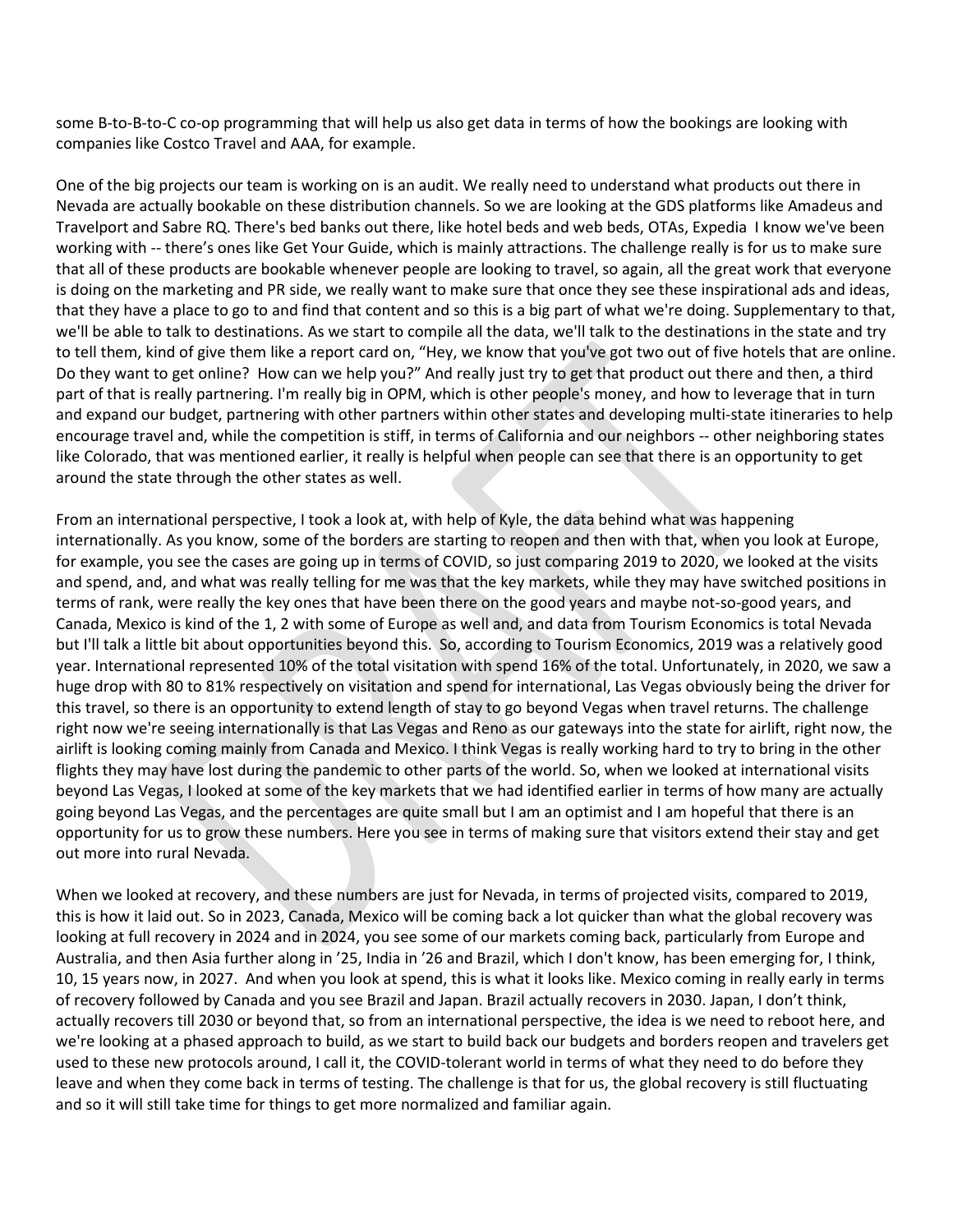With that reset, we are looking at reevaluating the markets. There's going to be, already, we're seeing changes in travel attitudes. A lot of that was mentioned today and that self-discovery and freedom, people wanting to get out and also booking preferences. We're seeing longer trips, probably those digital nomads out there, and shorter booking times, which is also going to be interesting especially for the international travel. So we're looking to develop short and longterm strategies as we welcome these visitors back as well as seek out some new target audiences and really trying to get the next generation of travelers out into the rest of Nevada and again, working with partners to help increase our reach and exposure in what is going to be a very, very competitive marketplace as we move forward. So, I've looked at the markets in terms of tiers and some of the attributes we see in tier 1 is this early projected recovery. It's convenient - that we have convenient, direct airlift from Reno and Las Vegas, as I mentioned earlier. They have a high familiarity with Nevada and have a high propensity for repeat travel and interested in the rural destinations and with that, we see that is really to Mexico and Canada for us. In tier 2, these travelers from these markets are interested in multi-state trips, so that's why we're working with partners in other states that will be helpful. There are convenient gateways from gateway airports that are outside of Nevada. There is some familiarity with the state. They do tend to spend much more in terms of when you look at it from the rest of the other international markets and obviously, the propensity to extend beyond Las Vegas and what those markets we're looking at is Europe and Australia. And tier 3, these are the most risk-averse travelers, low visitor numbers but high spend, so there is potential there in terms of growth if we can position the state in the way that they would like to see it. And there is some low familiarity with the state as well, so it is a lot about education and with that, we see Asia and India, so in terms of offices reopening, just as a reminder, we had 10 offices pre-COVID and it was across Europe, Asia, and, the Americas and with that, taking a look at kind of the numbers, looking at those lists of the visits and spend, we wanted to look at a phased approach in terms of reopening and in some cases, not opening an office but finding other ways to reach out to those visitors. So on phase 1, we have Canada and Mexico. We have restarted our contracts with them for the rest of this fiscal year and we'll see a lot more activity coming up in January as we start to ramp up there. Phase 2 will be Germany and Australia and the UK, which we still have contracts for and are live. We kind of need to still see what's happening in Europe, for sure. Australia is not yet open but will be opening soon as well, so we'll keep an eye on that and these are obviously subject to change based on the conditions happening in each of the markets. Phase 3 is 2024 potentially, France. I'm still on the fence about with the numbers that they have that are pretty low. China is another opportunity, I think, but we can take a look at other ways to reach the Chinese visitor, which I'll talk about in a minute. The other markets, India, Korea, Japan, and Brazil, we don't have offices in India, Korea, or Japan anymore. We've canceled those contracts mid-2020, I believe, or early 2020. Brazil is kind of rolled into our Latin America contract with GMS, Global Marketing Services in Mexico and definitely, there is an opportunity to grow visitation from these but the numbers are so low that it's not worth -- at least, I felt it wasn't at least -- at this point to devote an in-market office. I'd rather take the same amount of money and go deeper rather than wider at this point.

There are also opportunities to partner with Brand USA. We do a lot of work with them as well in terms of driving that inspirational message, so we can leverage that for these markets. One thing that people tend to forget is there are a lot of US-based receptive operators that serve these countries and so receptives are basically that those organizations, those companies, who receive the visitors and they help do all the land arrangements for them in terms of, hotels. They've got contacts, sometimes direct contacts, where they're using some of those distribution channels to kind of plan out a trip for a family or a group and many of them are in, especially for Asia, Japan, Korea, and China, they are in in LA. I've worked a lot with them in my past jobs and, the beauty with that is that there is this culture barrier, language barrier. It's much easier to work with the receptives. In those cases, the receptives are also wholesalers, so they are actually creating these packages and sending them off to those markets and those are the markets that are actually booking and selling them, so educating the receptives is a big piece of kind of what we're looking at but I felt like, without having to go back into those markets, there is a way to still be active and, and reach out to those markets asneeded. And then there are other opportunities we could look at in terms of cost-effectiveness. For example, in India, social media is really huge, especially Facebook. It's a very young population. There is probably an opportunity that we could leverage with any of our marketing campaigns to reach them. The other idea was looking at visiting friends and relatives. Many Indians, for example, live in Canada. We can certainly do an outreach in terms of what we're doing in Canada to make sure it's kind of inclusive in that as well. I mentioned working with receptives, so we really, at this point,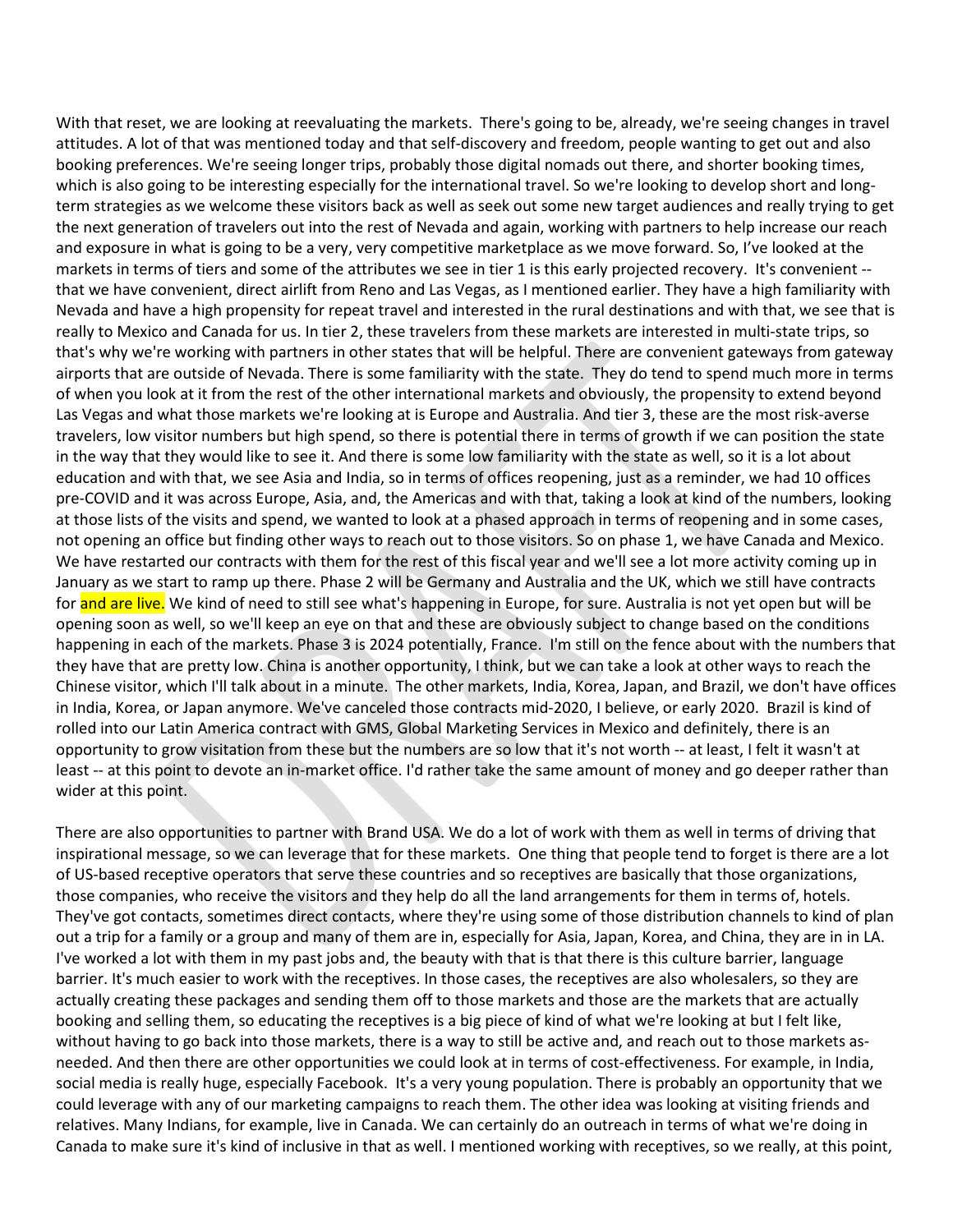need to reestablish our relationship with many of these operators. We're not sure yet how many are still around in terms of staffing but also some companies. Definitely want to educate them in terms of how to travel beyond the gateways and also help our partners expand their reach and bookings if they're interested, in working with a distribution channel to get their information out there. Really want to increase the inventory across all these distribution channels that are out there, expanding the road trip messaging and actually connecting the dots for them and showing them how to book these -- the assets in a sort of package and increasing their familiarization of the state and so, as I mentioned earlier, we're doing this big audit and with that, we'll be doing the product development and helping them, as I said, connect the dots. We're doing some trade trainings and attending trade shows and events as well to, to engage with these operators and also providing some receptive FAMs where they can come out and actually experience the state for themselves, so they also have a better way of understanding how to package it for their markets.

From a travel trade perspective, from the trade show perspective, we are attending several shows. Many of these are related to really working with those receptive operators and the ones in green are the ones that we have identified where partners can come along and so we've sent this out to many of our partners and some of them have signed up as part of the rural grant program, so we'll see some people there. And then from an industry development the two platforms we're working on is -- one of them is travel trade. This is, as I mentioned, for the receptive operators, wholesalers, airlines, anyone who is working in the trade space and our goal is not -- is really to extend the domestic international sales efforts that we're doing and providing these agents with a one-stop shop for information on Nevada and we're doing this in both English and Spanish. We'll look at registrations and certifications and especially engagement. I think the challenge with a lot of destinations who create these programs is they want quantity and there is a finite number of people working in this space and for us, it's going to be more important that we're engaging with them in a more realistic way and making sure that they are aware of everything, so as we build these platforms, we will have opportunities to reach out to them through newsletters but also have some incentive programs and things that would get them engaged and continue to educate them year after year. And then on the other side of the program, we're looking at ambassadors, and this is more specific to Travel Nevada partners, and we really want to help provide a platform for frontline staff, volunteers, GMOs, anyone out there working in the tourism industry, really showing them how to be more welcoming, for example, just educating them on any updates that may be out there. Ideally, we'd like to collect these updates from all of our partners, have them on the site, so as a visitor is going from one destination to the next, an ambassador could pull up the content and say, oh, you should look out for these things that are coming as you drive down the road because I know a lot of these partners within the state get these questions a lot and it'd just be great to have this kind of knowledge base resource that they can access any time and again, here are our metrics. We'll look at certifications in terms of certifying these ambassadors, potentially doing some event participation programs to get them engaged and incentivized as well. And for this, we've looked at a couple of platforms and so the idea is that we would hopefully get the content curated with the help of marketing and PR in terms of the voice and tone and get that out there by January, testing and launching in February, and at our next commission meeting, we'll have a dashboard reporting on how those are going, and that was it. In the appendix, I did add some other research data but that is really up to --if you have any questions, I can certainly respond to any of that but that was it.

RIBAUDO: Just, just a quick question. Really nice presentation. I'm really curious about international because the international dynamics have changed so much, and I saw something the other day that really disturbed me and it was a video and again, very anecdotal, but it raised a flag in my head of the perception that others have of this country and it was not good, and I'm wondering, is there data, is there information, are we seeing that, I mean, this video went on and on about how unsafe this country was and all these other negatives were pretty high and I don't know the answer and I just am really kind of curious just for myself on this.

ECKERT: Thanks --

BRUNELLE: So Carl -- Anton, if I could real quick. So Carl, from our perspective, when we take a look at demand, so our international team continues to talk to tour operators, receptives in Canada, Mexico, UK, and Germany, and we are hearing the demand for Las Vegas in particular as air service begins to return. Virgin came back and is doing flights to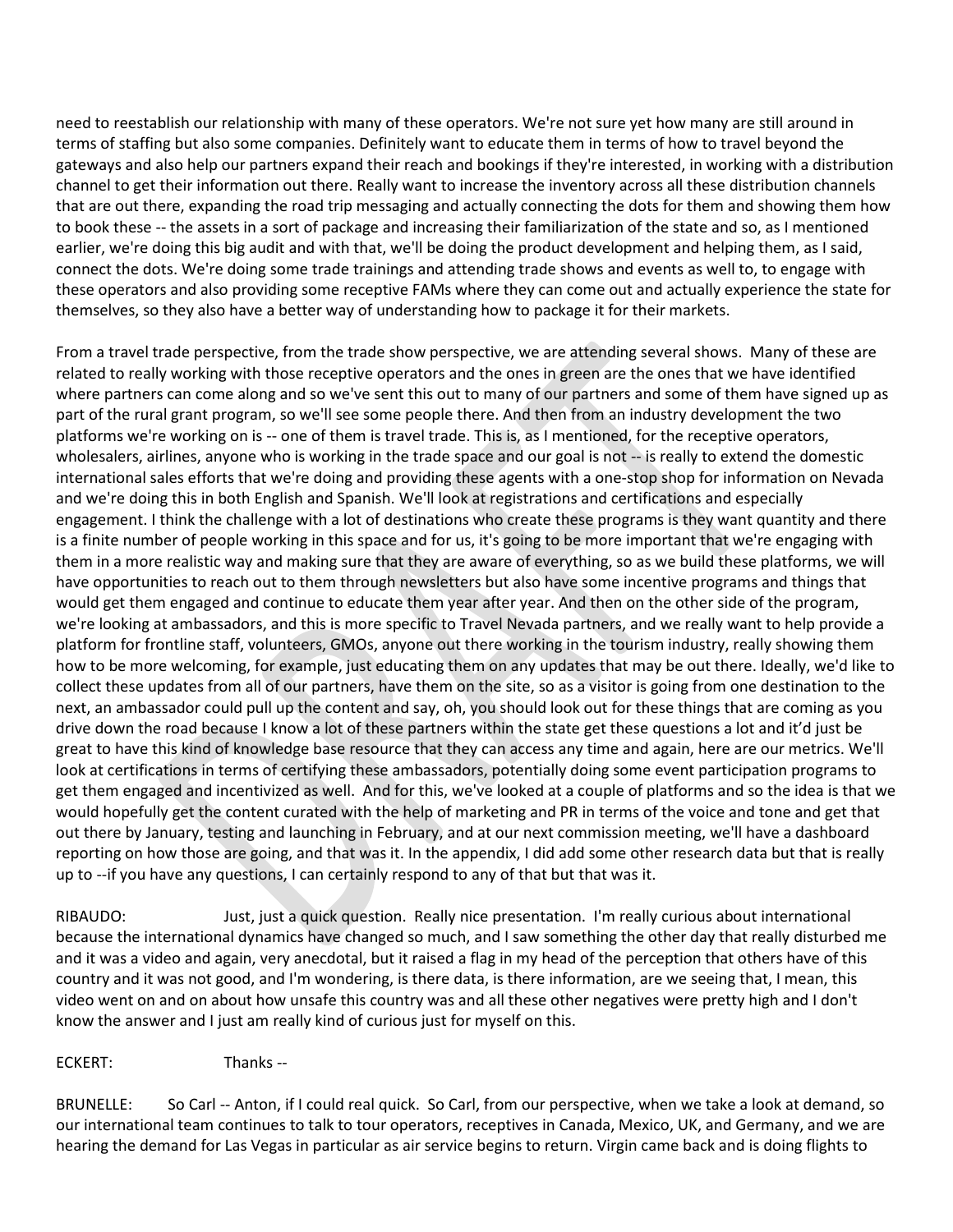Vegas. That started a week ago Monday. BA started this Monday. Copa, Royal Dutch, KLM start December 8th, and then we see some other carriers coming back. What we're hearing is the demand is actually stronger than it was '18, going into '19 as we look at '21 going into '22 –

RIBAUDO: Good to know.

BRUNELLE: --- so, so that may be the case when you take a look at perceptions for certain things, but what we're hearing and seeing is pretty positive at this moment in terms of wanting to get back to travel, specifically to Las Vegas.

| RIBAUDO: | Okay. Good deal. Good, good. |
|----------|------------------------------|
| ECKERT:  | Yeah. And if $I -$           |
| RIBAUDO: | Just curious.                |

ECKERT: --- and if I can respond to that, Carl and Fletch, also we work really closely with Brand USA, who was also helping with that messaging, to kind of turn that around as well as US Travel in helping how to position those key points because that, to be honest, those issues have been here before COVID, so it's always been there. I mean, the fact that Americans have the ability to own a gun is, is not normal in a lot of other countries, so that's something that most travelers are aware of.

RIBAUDO: Okay. Just curious. I'm glad to be reassured. Thanks.

BRUNELLE: The other thing, Anton, to piggyback on the great work that you're doing in terms of bringing back represented groups is we are at the LVCVA re-engaging Canada, Mexico, UK, and Germany, so for us, the rest of this fiscal year, we'll focus on those core four and then we'll evaluate from there based upon air service returning from other origin markets, so that will be for us the, the real movement, so again, we're looking at, at re-engaging starting in December with those core four.

ECKERT: Anton Eckert for, for the record. Thank you so much. I actually had a call out to Fernando to get those updates from him. I know he was out for Brand USA Brandweek a couple of weeks ago and we'll reconnect with him and get that update because it is important. We will be looking at what Las Vegas does and I'm hoping that the reason why we've right now just restarted with Canada and Mexico is that we were also waiting for incremental funding and those dates, as I mentioned, are fluctuating in terms of when we'll reopen the offices based on the funds we also have available.

BRUNELLE: Any other questions or comments from the committee? Hi, Cynthia.

MUN: Hi. I also thought it was a great presentation and I'm guessing that part of the presentations today will also be presented at the regular commission meeting in December?

KAWCHACK: M.E. Kawchack for the record. Portions of some of them. I don't think that we need to go into all of our updates with the web and everything. That will be in that commission packet, but I do believe that Anton's presentation or parts of it would be presented to the whole commission in December.

MUN: Thank you.

BRUNELLE: All right. If there are no other questions, we can now move on to Item G, discussion-only items and any other updates. ME?